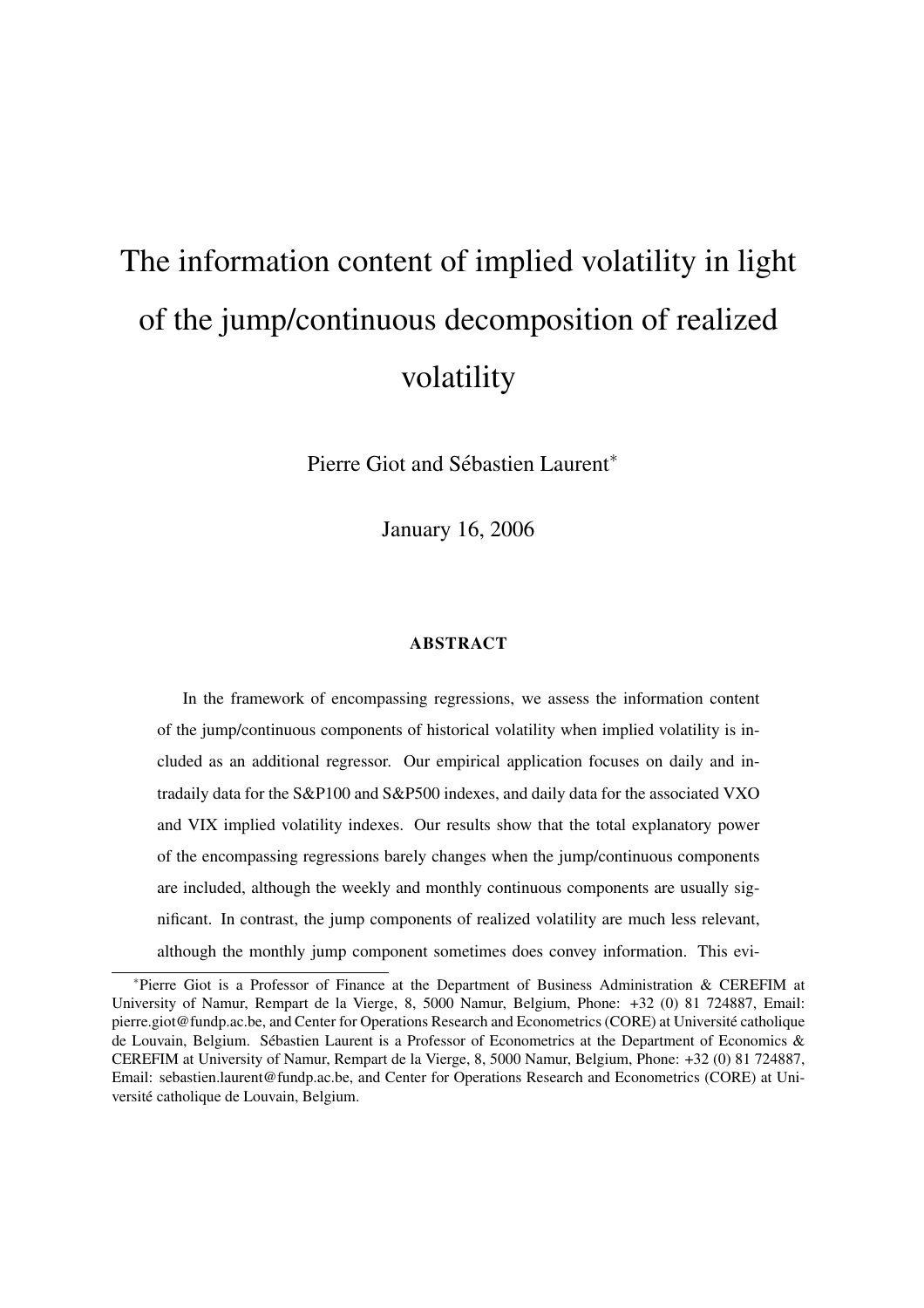dence supports the view that implied volatility has a very high information content, even when extended decompositions of past realized volatility are used.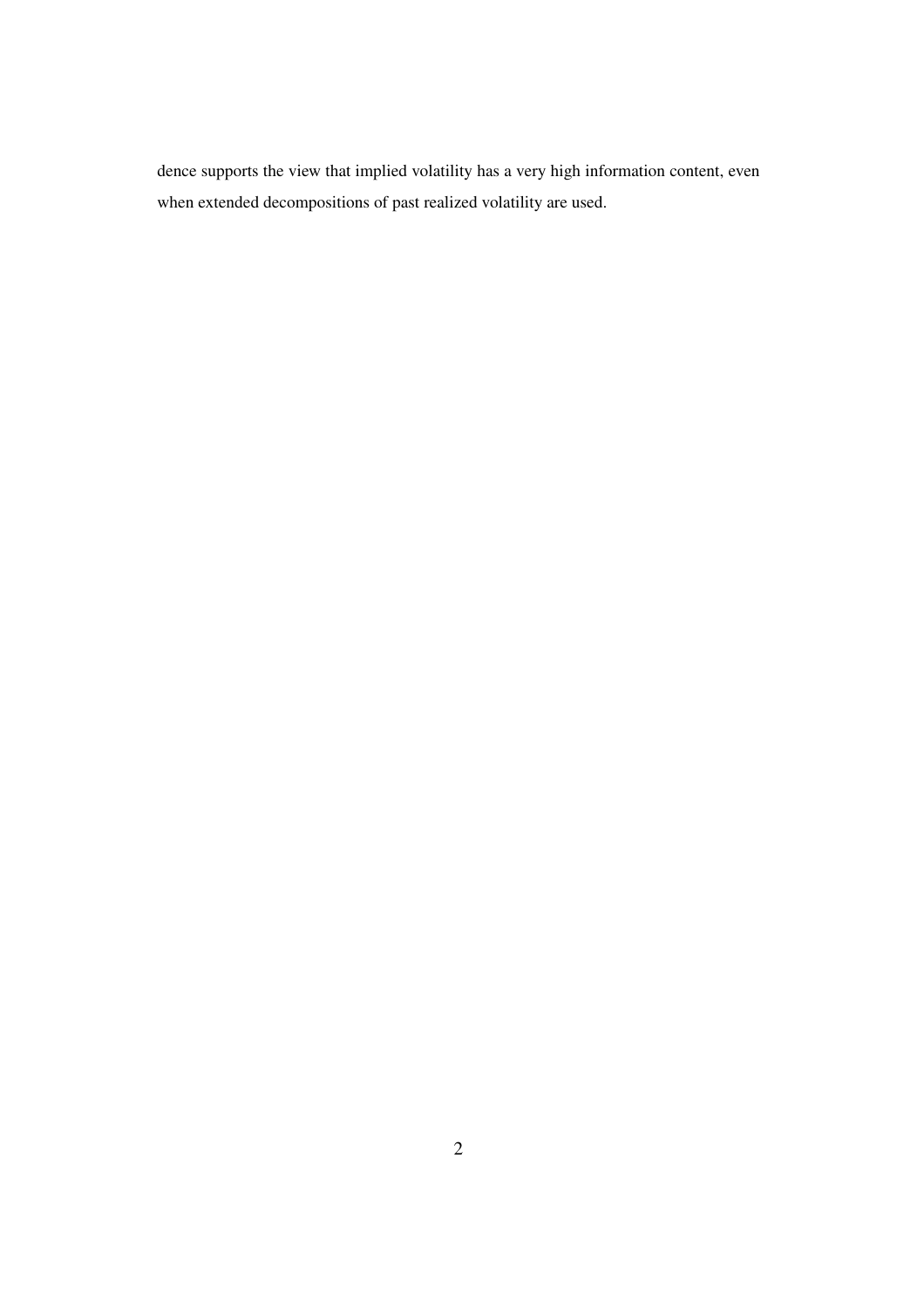# 1. Introduction

The information content of implied volatility has been well documented in many empirical studies. Most papers look at whether implied volatility helps predict future volatility by estimating either encompassing regressions or ARCH-type models. In both settings, volatility forecasts are initially based on historical volatility. When implied volatility is included, the important research issues focus on whether it supplies additional information and whether the historical volatility is still relevant, i.e. what is the additional information content of historical volatility. As the focus of these studies is on implied volatility, the historical volatility that is used is often a rather crude measure (lagged realized volatility in an encompassing regression, lagged squared error term in the ARCH framework). In contrast, we suggest that more sophisticated measures of historical volatility should be taken into account when assessing the information content of implied volatility. In this paper, we use the recent continuous/jump decomposition of historical realized volatility suggested by Andersen, Bollerslev, and Diebold (2003). This decomposition also paves the way for a 'time structure' (daily, weekly, monthly decomposition) for each volatility component. The latter decompositions are motivated by the recent Heterogeneous Autoregressive model of the Realized Volatility (HAR-RV) introduced by Corsi (2003). Hence, we look at the information content of the continuous and jump components of historical volatility in encompassing regressions which also feature implied volatility as an additional regressor. Our contribution to the literature is thus to provide a more sophisticated and promising econometric framework to shed light on the information content of implied volatility when the latter is competing against *extended* measures of historical volatility computed by market participants.

The empirical application focuses on the S&P100 and S&P500 indexes and associated VXO and VIX implied volatility indexes. Our results show that the weekly and monthly continuous components of historical volatility convey information beyond the implied volatility forecasts. In other words, when the weekly/monthly components are included in the encompassing regressions there is a shift in explanatory power away from the implied volatility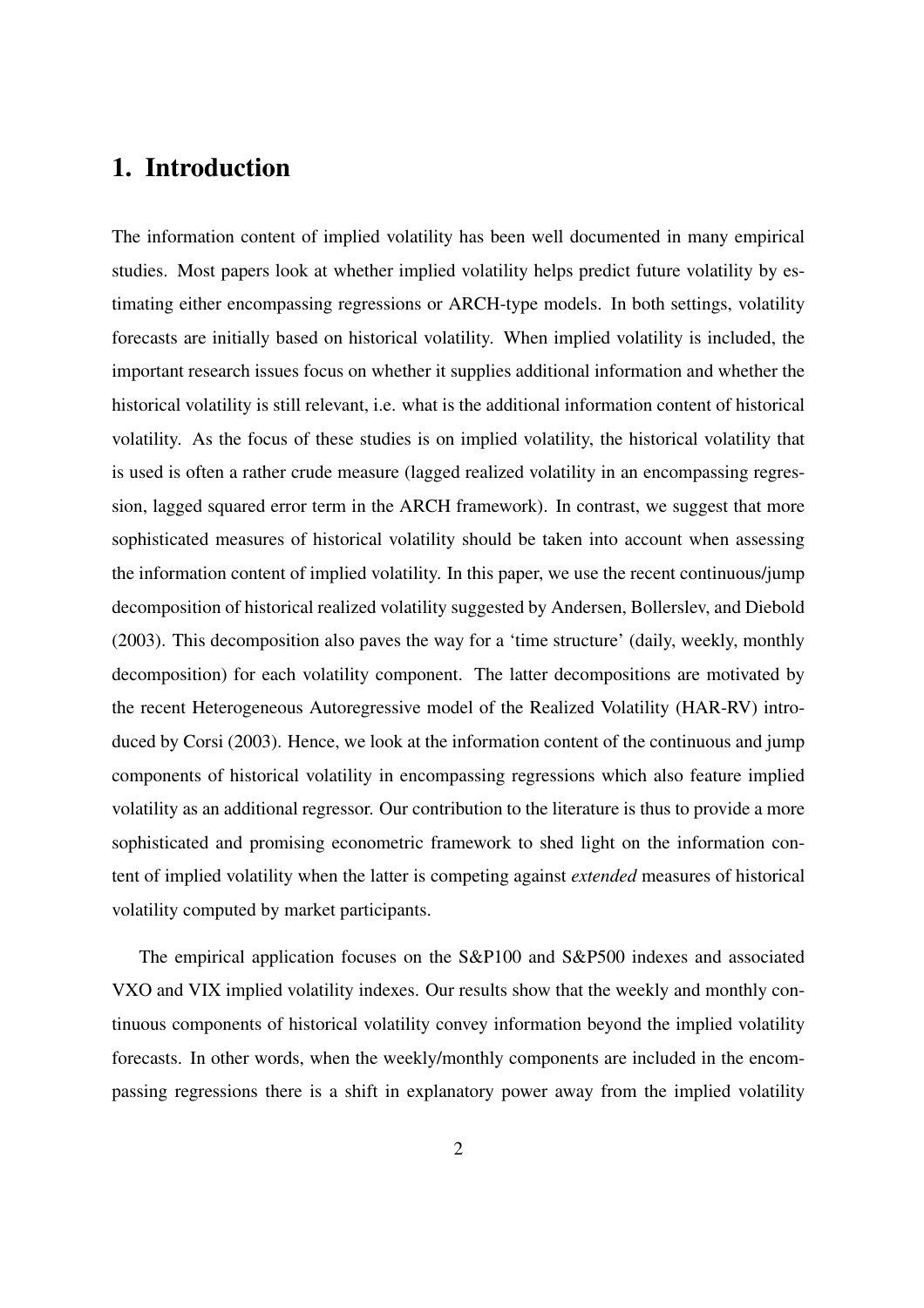measure towards the extended historical measures. However, the total explanatory power of the regression barely increases (the modified  $R^2$  suggested by Andersen, Bollerslev, and Meddahi, 2002, hovers around 0.7). This suggests that the implied volatility does indeed subsume most relevant volatility information and also indicates that the extended decomposition of the past historical volatility does not really help deliver better volatility forecasts. Jump components provide much less information, although the monthly jump component of historical volatility is sometimes significantly negative. This could suggest that agents tend to overreact to sustained periods of 'jump volatility'.

The rest of the paper is structured as follows. After this introduction, we characterize the implied volatility and the continuous/jump components of realized volatility in Section 2. Section 3 presents the econometric framework and the finance interpretation of the suggested encompassing regressions. Section 4 details the datasets and Section 5 provides the empirical application. Finally, Section 6 concludes.

## 2. Implied and realized volatility

#### 2.1. Implied volatility

The information content of implied volatility has been examined in many studies for the last 20 years. Most empirical studies assess the information content of implied volatility by either estimating so-called encompassing regressions (e.g. Christensen and Prabhala, 1998; Corrado and Miller, 2004), or by estimating ARCH-type models with the lagged implied volatility included as an additional variable in the conditional variance specification (e.g. Day and Lewis, 1992; Blair, Poon, and Taylor, 2001), or by looking at the added value of the implied volatility in a finance application (e.g. Giot, 2005a, 2005b). Our contribution relies on encompassing regressions that take into account the continuous/jump decomposition of the so-called realized volatility introduced by Andersen and Bollerslev (1998b). Without this decomposition, the en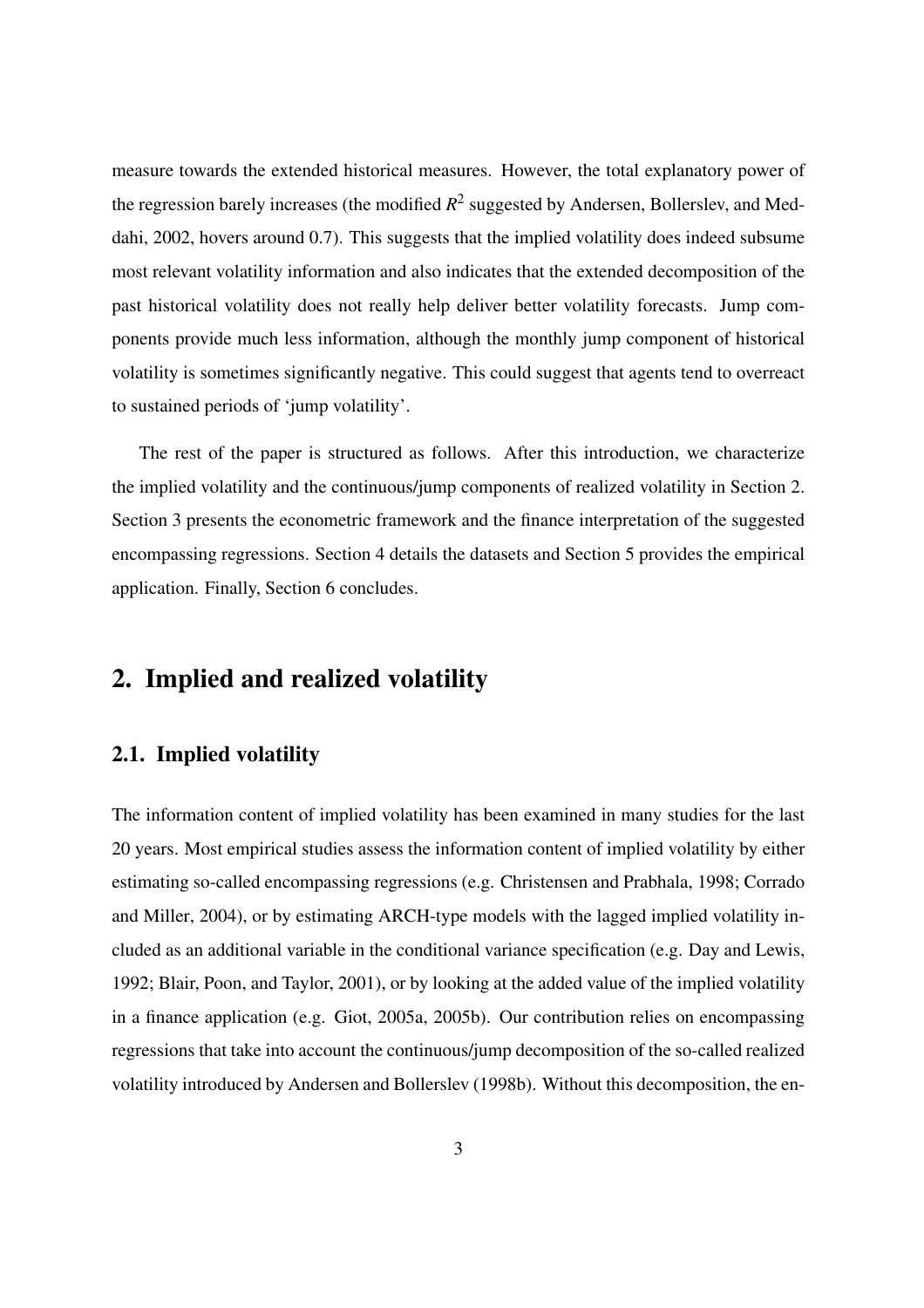compassing regression usually regress the *h*-day observed realized volatility against the *h*-day implied volatility forecast and lagged values of the dependent variable (this is the approach commonly used in the literature). The extended regressions that feature the continuous and jump components of realized volatility are described in the next section.

While some authors use their own computation of implied volatility, others rely on the availability of implied volatility indexes to derive *h*-day-ahead implied volatility forecasts. This is also the chosen framework for the empirical application of the paper. In these latter studies, the square root of time rule is used to switch from the 'natural' horizon of the implied volatility index to the required *h*-day horizon. Our study focuses on the S&P100 and S&P500 indexes, for which the corresponding implied volatility indexes (VXO and VIX indexes) are computed by the CBOE. The construction of the VXO index is described in Whaley (1993) or Fleming and Whaley (1995). The new VIX index is detailed in the CBOE technical document "The New CBOE Volatility Index - VIX" available from the CBOE website, or in Giot (2005a). While we refer the reader to these papers for a detailed presentation of the construction of the implied volatility indexes, it is important to stress that the VXO and VIX indexes are computed differently. Indeed, the VXO is based on the 'old VIX' formula, i.e. it is an implied volatility backed out from 8 at-the-money options on the S&P100 index. In contrast, the VIX index is computed from options on the S&P500 index and the options taken into account feature a wide strike price variation. Consequently, the VIX should better integrate the volatility information contained in the option prices, i.e. not only at-the-money options but also options for which the strike price can be far away from the price of the index. For both implied volatility indexes, their natural *h*-day-ahead horizon is equal to 22 trading days (by construction), i.e. they are meant to deliver 22-day-ahead volatility forecasts for the underlying stock index. As mentioned above, the square root of time rule is then used to switch to another time horizon: given  $V X O_t$  or  $V I X_t$  available at the end of day  $t$  and expressed in annualized terms, the *h*-day-ahead implied volatility forecast is equal to  $\sqrt{\frac{h}{365}} V X O_t$  for the S&P100 index, while it is  $\sqrt{\frac{h}{365}} V I X_t$  for the S&P500 index.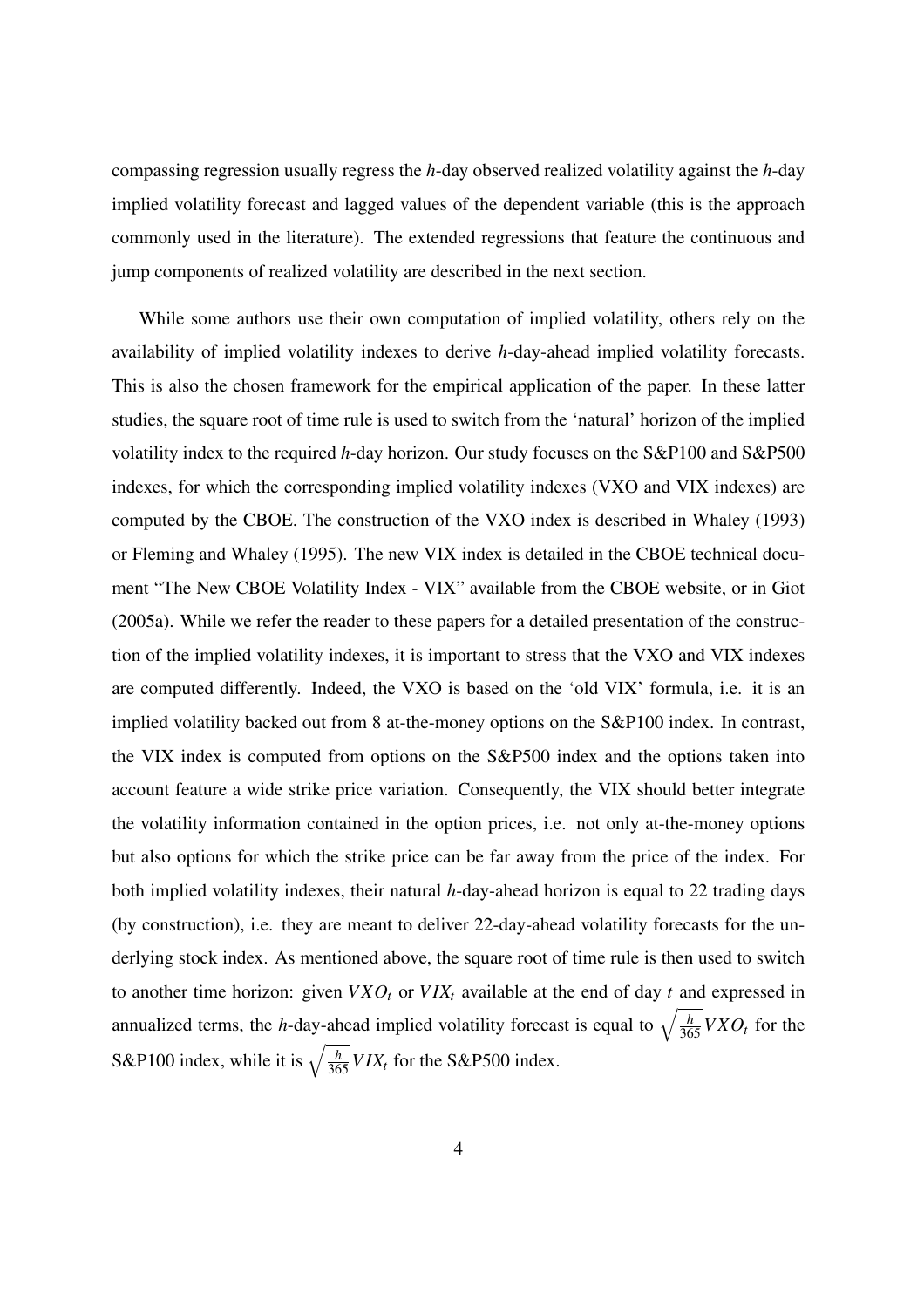#### 2.2. Realized volatility and its two components

The recent widespread availability of databases providing the intraday prices of financial assets (stocks, stock indexes, bonds, currencies,. . . ) has led to new developments in applied econometrics and quantitative finance. The notion of realized volatility has been introduced in the literature by Andersen and Bollerslev (1998b). The most interesting feature of realized volatility is that it provides, under certain conditions, a consistent nonparametric estimate of the asset price variability.

Let us consider the following continuous-time jump diffusion process for the logarithmic price of an asset  $p(t)$ :

$$
dp(t) = \mu(t)dt + \sigma(t)dW(t) + \kappa(t)dq(t), t \in [0, T],
$$
\n(1)

where  $\mu(t)$  is a continuous locally bounded variation process, the volatility process  $\sigma(t)$  is strictly positive,  $W(t)$  denotes a standard Brownian motion,  $dq(t)$  is a counting process with  $dq(t) = 1$  corresponding to a jump at time *t* and  $dq(t) = 0$  otherwise and  $\kappa(t)$  refers to the size of the corresponding jumps.

The return over the discrete interval  $[t - \Delta, t], \Delta > 0$ , is then given by  $r(t, \Delta) \equiv p(t) - p(t - \Delta, t)$ ∆). Following Andersen and Bollerslev (1998b), the daily realized volatility is computed by summing the corresponding  $1/\Delta$  high-frequency intraday squared returns<sup>1</sup>,  $RV_{t+1}(\Delta) \equiv$  $1/\Delta$ ∑ *j*=1  $r_t^2$ *t*+*j*·∆,∆ . As emphasized by many authors, see Barndorff-Nielsen and Shephard (2002) among others,

$$
RV_{t+1}(\Delta) \to \int_{t}^{t+1} \sigma^{2}(s)ds + \sum_{t < s \leq t+1} \kappa^{2}(s),
$$
 (2)

as  $\Delta \rightarrow 0$ . Equation (2) then implies that the realized volatility is a consistent estimate of the integrated volatility in the absence of jumps.

<sup>&</sup>lt;sup>1</sup>Without loss of generality  $1/\Delta$  is assumed to be an integer.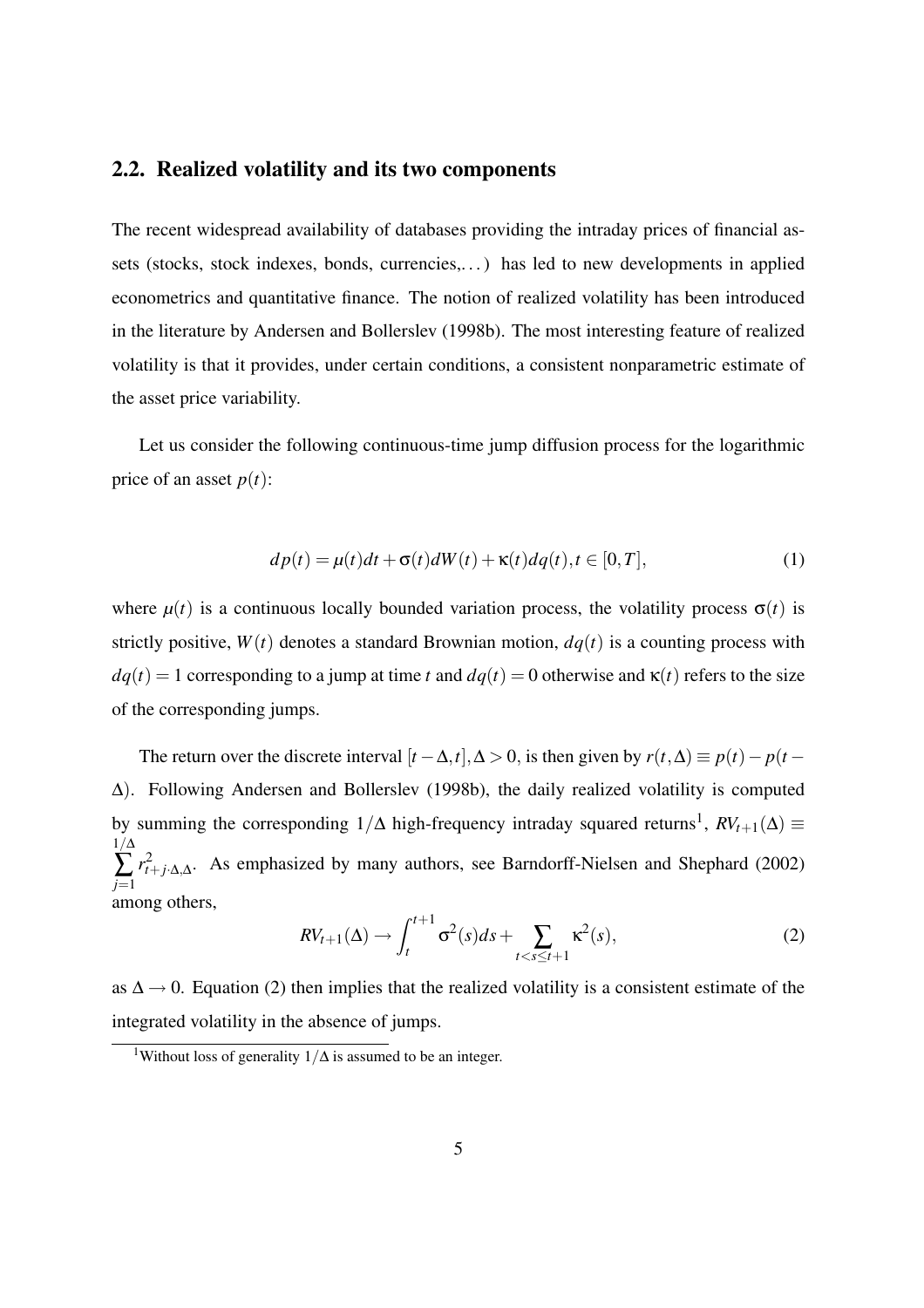In an important contribution to the realized volatility literature, Barndorff-Nielsen and Shephard (2003) show that, unlike the realized volatility, the so-called bi-power variation measures constructed from the summation of appropriately scaled cross-products of adjacent high-frequency absolute returns gives a consistent estimate of the integrated volatility in the presence of jumps. More formally, following Barndorff-Nielsen and Shephard (2003, 2004, 2005), the standardized realized bi-power variation measure is defined as:

$$
BV_{t+1}(\Delta) \equiv \mu_1^{-1} \sum_{j=2}^{1/\Delta} |r_{t+j} \Delta \Delta| |r_{t+(j-1)\Delta \Delta}|,\tag{3}
$$

where  $\mu_1 \equiv$ p  $2/\pi$ . It follows that

$$
BV_{t+1}(\Delta) \to \int_{t}^{t+1} \sigma^2(s) ds,
$$
\n(4)

as  $\Delta \rightarrow 0$ . Consequently, the jump component is consistently measured by:

$$
J_{t+1}(\Delta) \equiv \max[RV_{t+1}(\Delta) - BV_{t+1}(\Delta), 0].
$$
\n<sup>(5)</sup>

In this framework, Andersen, Bollerslev, and Diebold (2003) propose an elegant and simple statistical procedure for testing the significance of the jumps. Their procedure requires the computation of the standardized realized tri-power quarticity (a consistent estimate of the integrated quarticity  $\int^{t+1}$ *t*  $\sigma^2(s)ds$ :

$$
TQ_{t+1}(\Delta) \equiv \Delta^{-1} \mu_{4/3}^{-3} \sum_{j=3}^{1/\Delta} |r_{t+j} \cdot \Delta_{,\Delta}|^{4/3} |r_{t+(j-1)} \cdot \Delta_{,\Delta}|^{4/3} |r_{t+(j-2)} \cdot \Delta_{,\Delta}|^{4/3}, \tag{6}
$$

where  $\mu_{4/3} \equiv 2^{2/3} \Gamma(7/6) \Gamma(1/2)^{-1}$ . Accordingly, a jump is said to be significant when

$$
Z_{t+1}(\Delta) = \frac{\log(RV_{t+1}(\Delta)) - \log(BV_{t+1}(\Delta))}{\sqrt{\Delta(\mu_1^{-4} + 2\mu_1^{-2} - 5)TQ_{t+1}(\Delta)BV_{t+1}(\Delta)^{-2}}} > \Phi_\alpha,
$$
\n(7)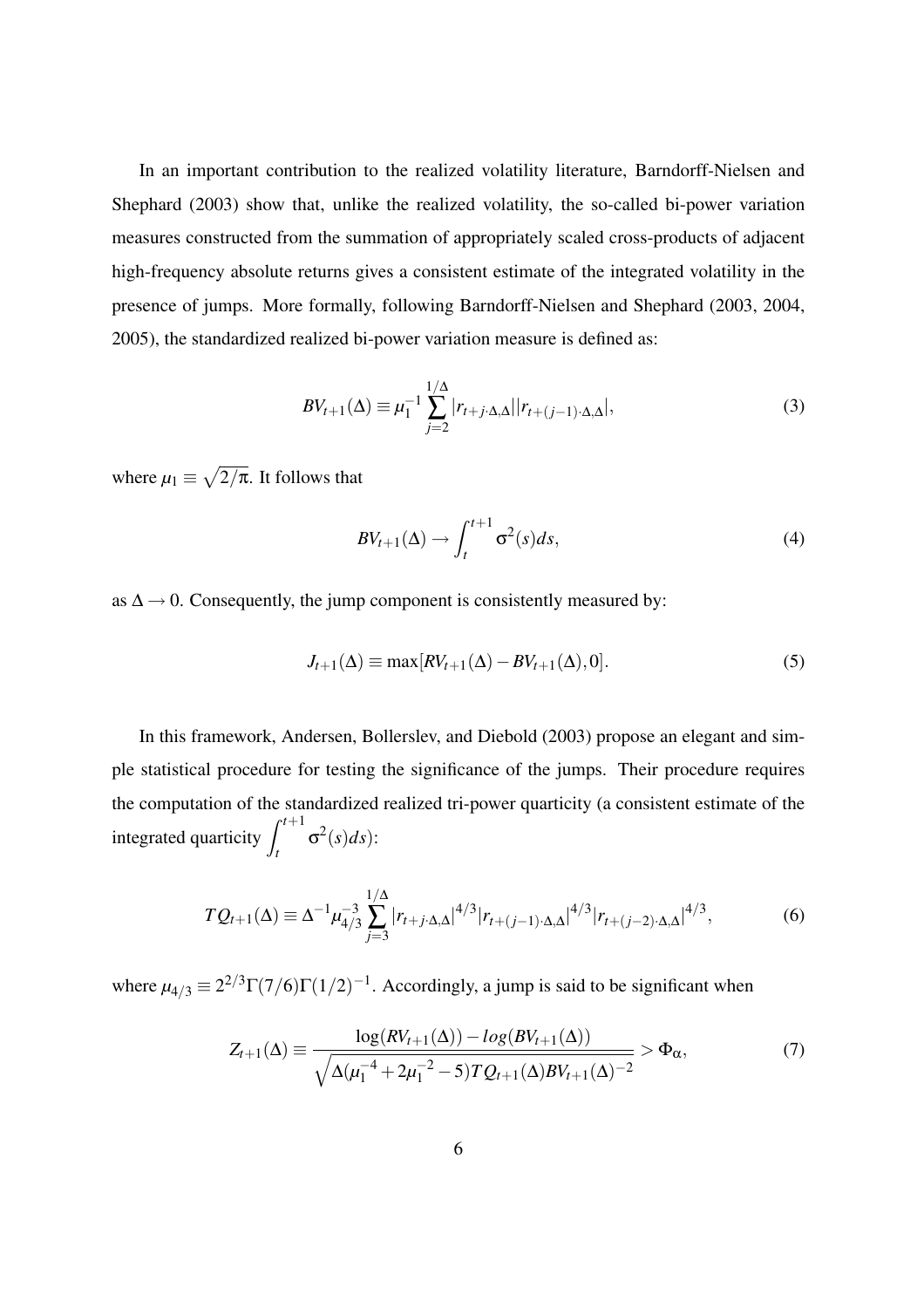where  $\Phi_{\alpha}$  is the  $\alpha$  quantile of the standard normal distribution.<sup>2</sup>

## 3. Econometric framework

#### 3.1. Notation and econometric models

In this section, we build on the previous characterization of implied volatility and realized volatility to define the variables we are working with and introduce the encompassing regressions. Let *t* be the index for the daily observations and *h* be the forward-looking horizon (expressed in number of days). On a daily basis, the following variables are defined.  $RV<sub>t</sub><sup>1</sup>$ is the daily realized volatility over the  $[t : t + 1]$  time horizon computed from the 20-minute intradaily returns observed over the same period of time (we full characterize our datasets in the next section). Like in Andersen, Bollerslev, Diebold, and Ebens (2001), the daily realized volatility is computed as the sum of the squared intraday returns. Following Andersen, Bollerslev, and Diebold (2003) and the discussion presented in Section 2.2,  $RV_t^1$  is split into  $RC_t^1$  and *RJ*<sup>1</sup>. *RV*<sup>*h*</sup> is the realized volatility over  $[t : t + h]$ , computed by summing the *RV*<sup>*i*</sup>, for  $i = 1...h$ . *IMP<sub>t</sub>*<sup>h</sup> is the implied volatility observed at the end of day *t* and scaled such that it forecasts the next h-day volatility:  $IMP_t^h = \sqrt{\frac{h}{365}} IMP_t^1$ , with  $IMP_t^1 = VIX_t$  or  $IMP_t^1 = VXO_t$  depending on the chosen underlying stock index.<sup>3</sup> Given the decomposition of  $RV_t^1$  into  $RC_t^1$  and  $RJ_t^1$ , we define  $RC_t^d = RC_t^1$ ,  $RJ_t^d = RI_t^1$ ,  $RC_t^w = (RC_t^1 + ... + RC_{t-4}^1)/5$ ,  $RI_t^w = (RI_t^1 + ... + RJ_{t-4}^1)/5$ ,  $RC_t^m = (RC_t^1 + ... + RC_{t-21}^1)/22$  and  $RI_t^m = (RI_t^1 + ... + RI_{t-21}^1)/22$ . These latter variables are easily interpreted as the daily, weekly and monthly continuous and jump components (of the realized volatility) respectively. For example,  $RC_t^w$  is the continuous component of the weekly

<sup>&</sup>lt;sup>2</sup>To ensure that the measurements of the continuous sample path variation and the jump component add up to the realized volatility, non-significant jumps are transferred to the continuous sample path variation  $BV_{t+1}(\Delta)$ . See Andersen, Bollerslev, and Diebold (2003) for more details.

<sup>&</sup>lt;sup>3</sup>Note that the most simple assessment of the implied volatility forecast would thus be a regression of  $RV<sub>t</sub><sup>h</sup>$ against *IMP<sup>h</sup> t* .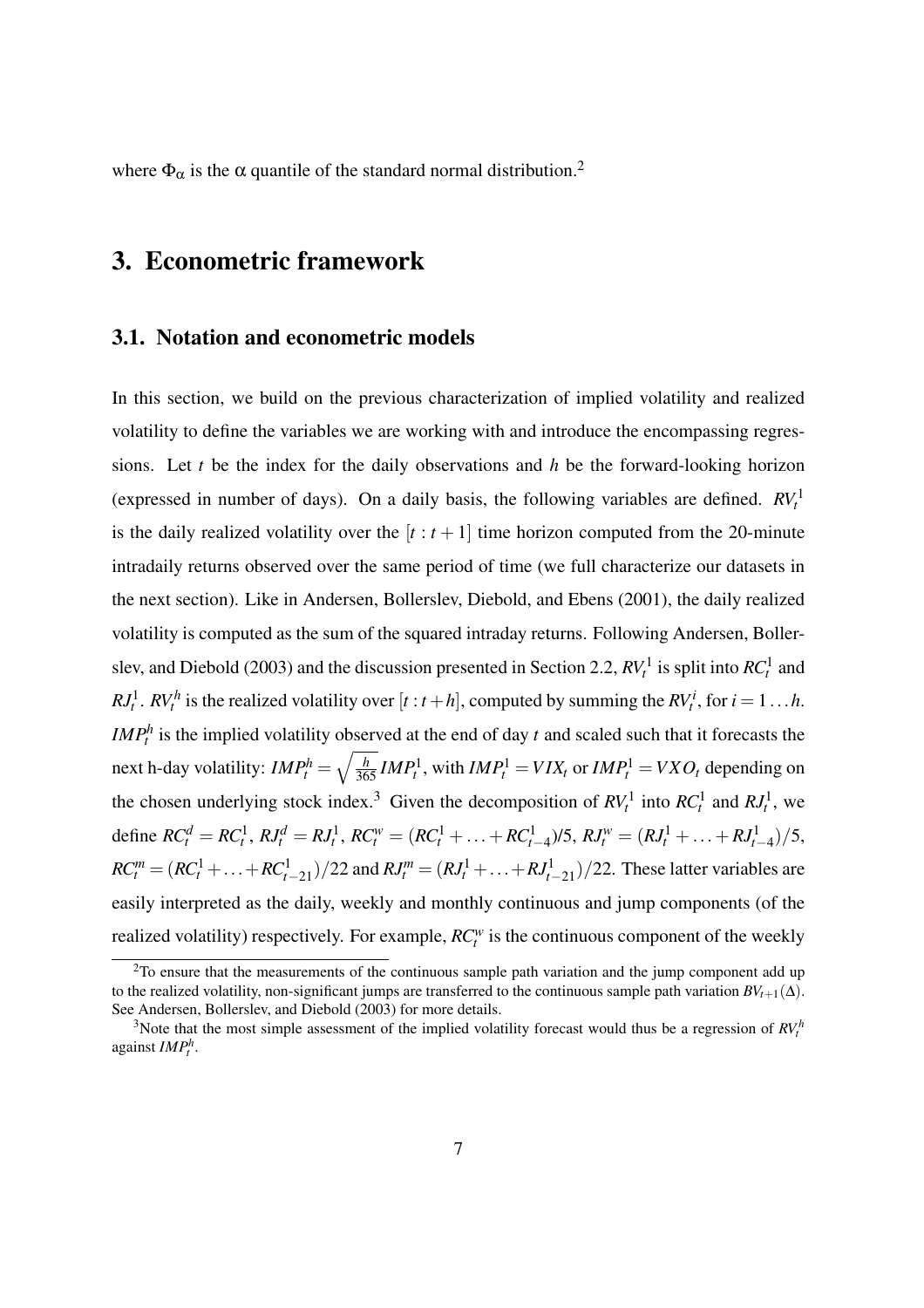realized volatility ending on day *t*; *RJ<sup>m</sup> t* is the jump component of the monthly realized volatility ending on day *t*.

By definition,  $IMP_t^h$  and  $RV_t^h$  are based on overlapping data when as  $h > 1$ . To estimate the extended encompassing regressions, we need to define related variables in a non-overlapping framework (this issue was first highlighted by Christensen and Prabhala, 1998). Let *k* be the index for the non-overlapping observations (1...*K*). The following variables are then defined.  $\{RV_k^h\}$  is the subset of  $\{RV_t^h\}$  such that 1 out of *h* observations is retrieved. *IMP<sub>k</sub>*, *RC<sub>k</sub>*<sup>*k*</sup>, *RC<sub>k</sub>*<sup>*w*</sup>,  $RC_k^m$ ,  $RJ_k^d$ ,  $RJ_k^w$  and  $RJ_k^m$  are defined similarly. We stress that all variables are interpreted exactly as above. Since  $RC_t^m$  and  $RI_t^m$  are based on an aggregation of the last 22 days,  $RC_k^m$ and  $RJ_k^m$  are the only variables that are still based on overlapping data when  $h = 5$  or  $h = 10$ days (hence we shall use the Newey-West procedure when estimating the regressions). This is however consistent with the procedures put forth by Corsi (2003). Finally, all variables are transformed in logs, yielding  $lRV_k^h = ln(RV_k^h)$ ,  $lIMP_k^h = ln(IMP_k^h)$ ,... The use of the log realized volatility (and other log variables) in the regressions below is recommended to ensure that the probability density of the error term is close to the normal density (Giot and Laurent, 2004).

To assess the information content of implied volatility in the extended framework that features the continuous/jump decomposition, we estimate the following models:

Model 1

$$
lRV_k^h = \beta_0 + \beta_1 lIMP_k^h + \varepsilon_k; \tag{8}
$$

Model 2

$$
lRV_k^h = \beta_0 + \beta_1 lIMP_k^h + \delta_d lRC_k^d + \delta_w lRC_k^w + \delta_m lRC_k^m + \gamma_d lRJ_k^d + \gamma_w lRJ_k^w + \gamma_m lRJ_k^m + \varepsilon_k;
$$
\n(9)

Model 3

$$
lRV_k^h = \beta_0 + \beta_1 lIMP_k^h + \gamma_d lR J_k^d + \gamma_w lR J_k^w + \gamma_m lR J_k^m + \varepsilon_k. \tag{10}
$$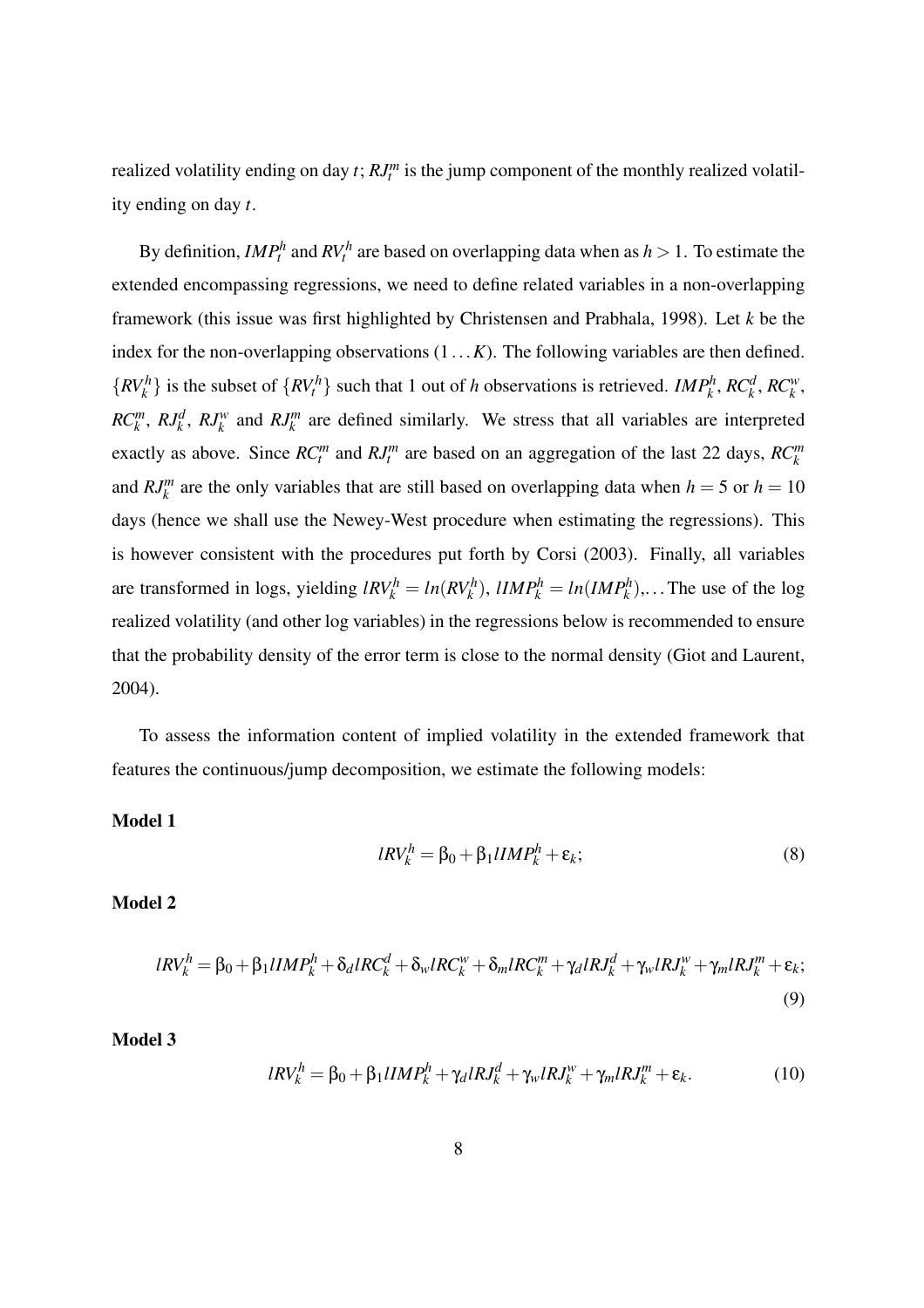Next to these specifications, we also assess whether these regressions exhibit heteroscedasticity. We consider F tests where we include the jump/continuous components as explanatory variables. Regarding model 3 for example, the heteroscedasticity specification is:

$$
e_k^2 = \alpha_0 + \alpha_1 I I M P_k^h + \alpha_2 I R J_k^d + \alpha_3 I R J_k^w + \alpha_4 I R J_k^m + \nu_k
$$
\n(11)

with H0:  $\alpha_1 = 0$  and  $\alpha_2 = 0$  and  $\alpha_3 = 0$  and  $\alpha_4 = 0$ .

#### 3.2. Interpretation of the models

The interpretation of the regressions is as follows. Model 1 is the most simple forecasting regression: the observed realized volatility is compared with the forecast derived from the implied volatility. This type of regression and the hypothesis tests that follow (e.g. is H0:  $\beta_0 = 0$ and  $\beta_1 = 1$  not rejected?) have been well documented in the literature. Model 2 is the extended encompassing regression that features the daily, weekly and monthly continuous/jump components of the realized volatility. In contrast to the standard regressions previously estimated in the literature (e.g.  $lRV_k^h = \beta_0 + \beta_1 lIMP_k^h + \beta_2 lRV_{k-1}^h + \varepsilon_k$ ), we therefore assess the importance of the decomposition and 'time-structure' of historical volatility. For example, most studies based on  $lRV_k^h = \beta_0 + \beta_1 lIMP_k^h + \beta_2 lRV_{k-1}^h + \varepsilon_k$  usually conclude that  $\beta_2$  is not significant. This specification is however very restrictive as it implies that agents only take into account the lagged *h*-day realized volatility when forecasting the next *h*-day volatility in addition of the implied volatility. The continous/jump decomposition also allows us to assess the role played by highly volatile markets regarding the quality of the volatility forecasts. Indeed, it is well known that economic agents rely on the continuous component of realized volatility to forecast future volatility (see Andersen, Bollerslev, and Diebold, 2002). But what is the impact of prolonged periods of jump volatility? It could be argued that agents tend to overreact and wrongly extrapolate this heightened volatility into the future. Last, does implied volatility subsume all relevant information? If this is true, the continuous and jump components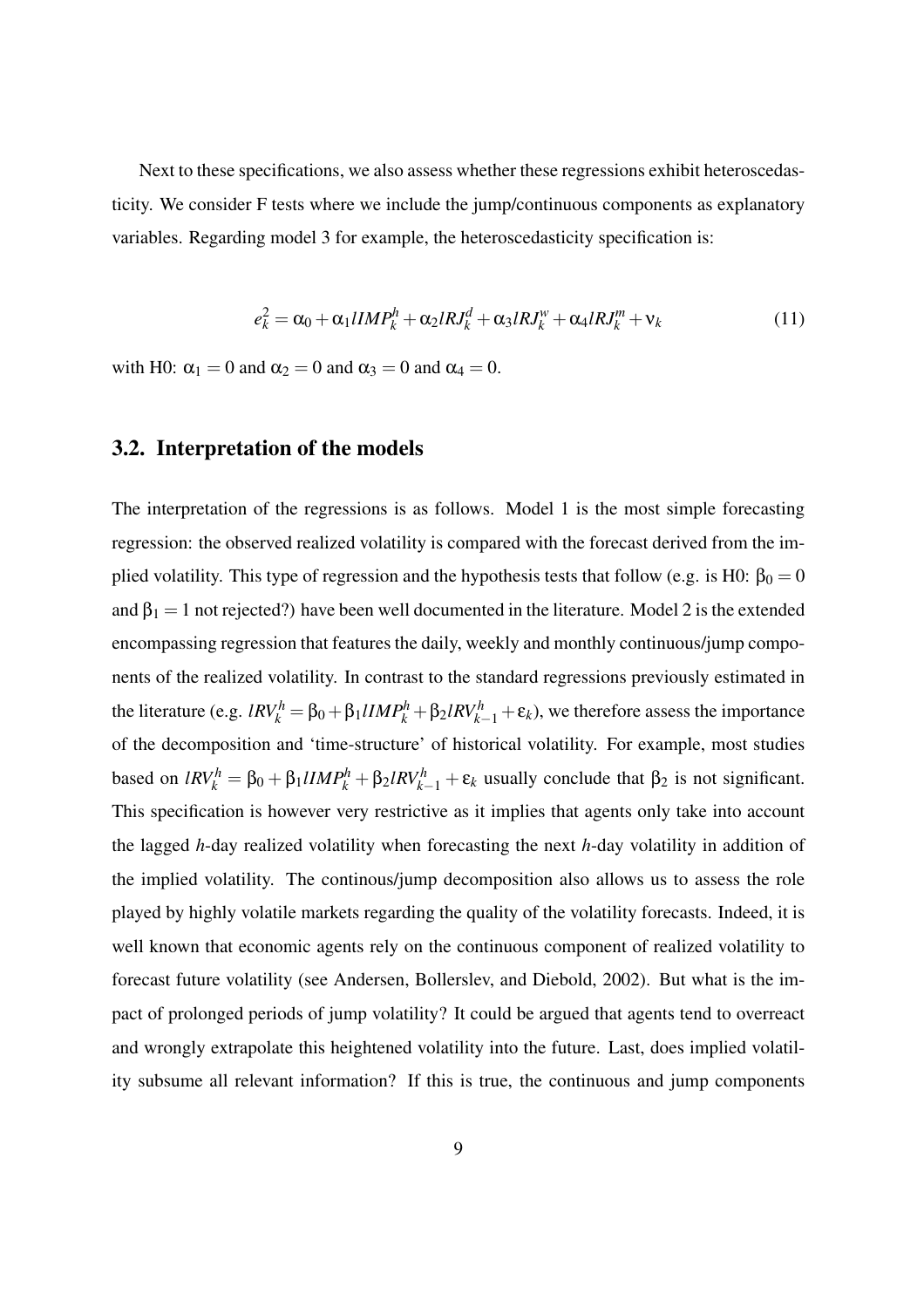should not be significative. Model 3 is a restrictive version of model 2 where the continuous components are not included.

The heteroscedasticity tests can also be interpreted in a finance framework since it can be conjectured that a sustained period of jump volatility will lead to a much larger *uncertainty* in the forecasting performances of the encompassing regressions. In the same vein, Christensen and Prabhala (1998) and more recently Corrado and Miller (2005) study the impact of the 'errors-in-variables' problem in the encompassing regressions. Corrado and Miller (2005) suggest (although they do not call it the jump component of volatility) that volatility can also be decomposed into a 'fundamental' volatility and a 'random' volatility. The latter leads to the errors-in-variables problem. Our continuous/jump framework therefore also allows us to test if the precision of the regressions is affected by one (or both) of the volatility components.

## 4. The datasets

For the underlying stock indexes, the intraday data is provided by Tick Data (S&P100 and S&P500 cash indexes sampled at the 20-minute frequency; the data is linearly interpolated as in Muller, Dacorogna, Olsen, Pictet, Schwarz, and Morgenegg, 1990, and Dacorogna, Muller, Nagler, Olsen, and Pictet, 1993). Regarding the VXO and VIX implied volatility indexes, the daily data is supplied by the CBOE. The time period is  $1/2/1990 - 3/5/2003$  for all indexes. Log returns are then defined and the daily realized volatility  $RV_t^1$  is computed as in Andersen and Bollerslev (1998a). Next, we decompose  $RV<sub>t</sub><sup>1</sup>$  into its continuous and jump components,  $RC<sub>t</sub><sup>1</sup>$  and  $RJ<sub>t</sub><sup>1</sup>$ , and compute the daily, weekly and monthly continuous and jump components. In agreement with recent empirical papers on this topic, the jump threshold,  $\alpha$  in Equation 7, is set equal to 0.9999 (note that we assess the dependence of our results on the  $\alpha$  threshold later in the text). Finally, we switch to non-overlapping data with *h* successively equal to 5, 10 and 22 trading days. At the end of this process, we thus have 6 datasets, each dataset featuring the *h*-day realized volatility, 6 historical volatility variables and 1 implied volatility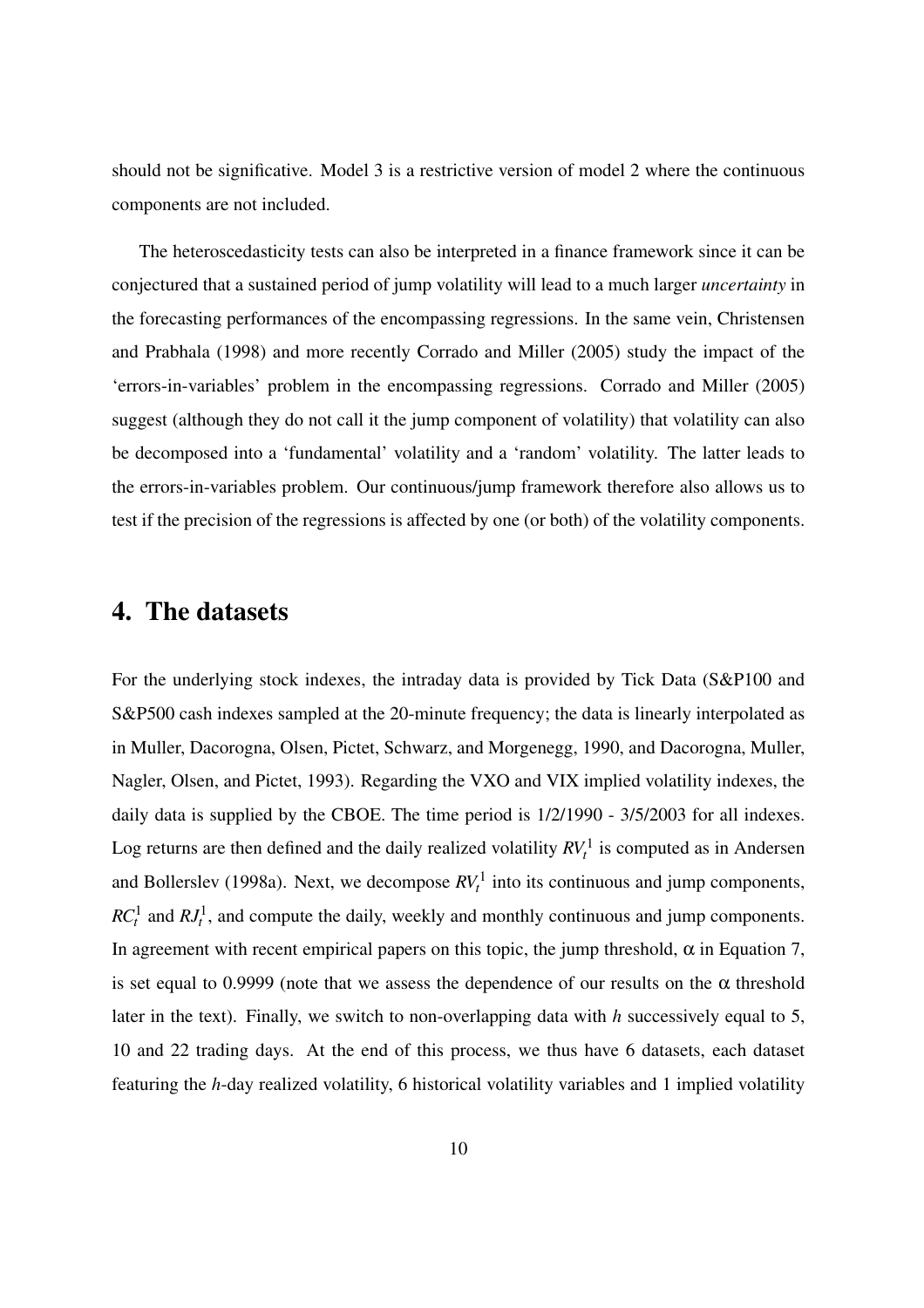forecast. To illustrate the information content of implied volatility at the 10-day and 22-day time horizons, we successively plot  $IMP_k^{10}$  vs  $RV_k^{10}$  and  $IMP_k^{22}$  vs  $RV_k^{22}$  for the two indexes in Figures 1 to 4. As expected from the literature on implied volatility indexes, the fit between the two series is very good, which bodes well for the assessment of the information content of implied volatility in Model 1.

## 5. Empirical results

Empirical results for models 1 (M1 in the table), 2 (M2) and 3 (M3) are reported in Tables 1, 2 and 3 for *h* equal to 5, 10 and 22 days respectively. In each table, the left (right) panel is for the S&P100 (S&P500) index. All regressions were estimated using the Newey-West option, yielding autocorrelation consistent results. In each panel, below the estimated coefficients, we also report the regressions  $R^2$  and adjusted  $R^2$  computed according to Andersen, Bollerslev, and Meddahi (2002). Indeed, Andersen, Bollerslev, and Meddahi (2002) show that the usual  $R<sup>2</sup>$ s should be modified when assessing volatility forecasts in a realized volatility framework. They derive adjusted  $R^2$  measures that take the highlighted biases into account. We also give the P-values for the heteroscedasticity test described in Section 3.1.

The empirical results are quite similar for the six datasets. Results for the most simple model (M1) indicate that the  $\beta_1$  coefficient for the log implied volatility is almost equal to 1. For five cases out of six, we do not reject this hypothesis at the conventional level of significance. Because the constant  $(\beta_0)$  is however different from 0, we reject the null hypothesis of unbiasedness (this is confirmed by a joint test on both coefficients). Nevertheless, the fact that  $\beta_1$  is almost equal to 1 supports the hypothesis that implied volatility almost moves oneto-one with future realized volatility. The large  $R^2$  and adjusted  $R^2$  values also indicate that implied volatility has a high information content: for the three horizons, the explicative power of implied volatility is close to 70%. Note that this number is remarkably stable, whatever the time horizon (*h*) taken into account.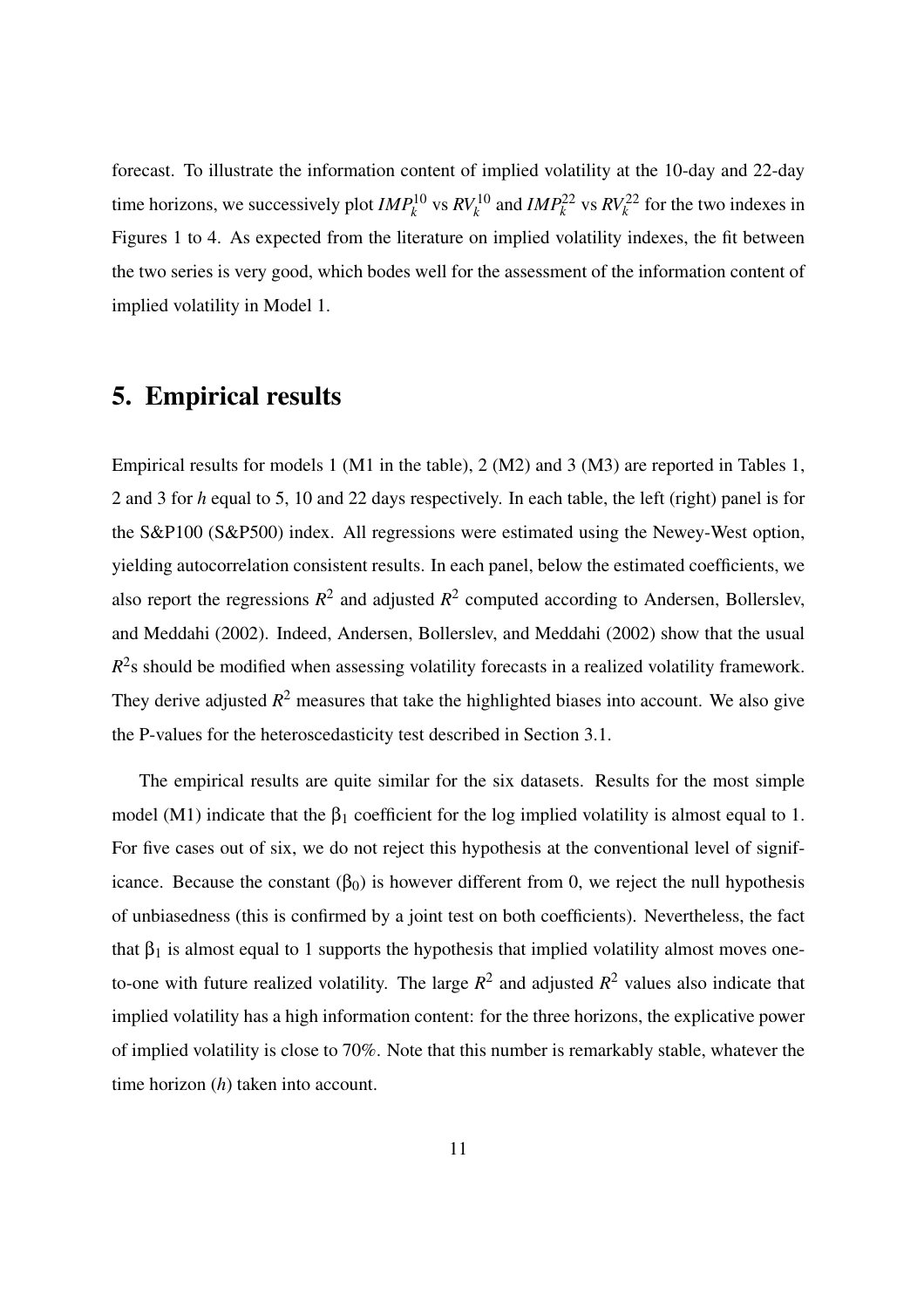As far as model 2 is concerned, the inclusion of the continuous/jump components leads to a sharp decrease in the  $\beta_1$  coefficient; correspondingly, the weekly and monthly continuous components are significantly different from zero in almost all cases. In contrast, the jump components are much less significant. Although the weekly and monthly continuous components are significant in most cases, it is important to note that the  $R^2$  and adjusted  $R^2$  barely increase when switching from model 1 to model 2. Indeed, for both indexes and three horizons, some explicative power is transferred from the implied volatility to the continuous components but the total explicative power of the encompassing regression hardly increases. These facts tend to support the hypothesis that implied volatility has, by itself, a very high information content and that past 'extended' measures of realized volatility do not really bring valuable additional information.

Note that the coefficient for the monthly jump component is in some cases significantly negative and takes a rather large negative value. We interpret this as evidence that sustained periods of jump volatility lead to an overestimation of future realized volatility (either by the implied volatility index and/or by the continuous component of historical volatility). This is most likely due to agents overreacting to recent (but sustained) market conditions. Finally, model 3 sheds some light on the behavior of the implied volatility index when used in conjunction with the jump components of historical volatility. In that latter case, the empirical results (estimated coefficients for  $\beta_0$  and  $\beta_1$ ,  $R^2$  and adjusted  $R^2$ ) are very similar to those of Model 1. This supports the view that jump components do not bring forth valuable information (as far as forecasting is concerned).

Quite surprisingly, the heteroscedasticity tests (P-values are given at the bottom of each panel in the tables) show that the explanatory variables do not have any impact on the squared error terms for all specifications but one. Indeed, the null hypothesis of no heteroscedasticity is (almost) never rejected at the conventional 5% level. In light of the discussion at the end of Section 3.2, the precision of the encompassing regressions does not seem to be affected by the jump and continuous components of historical volatility. This result tends to support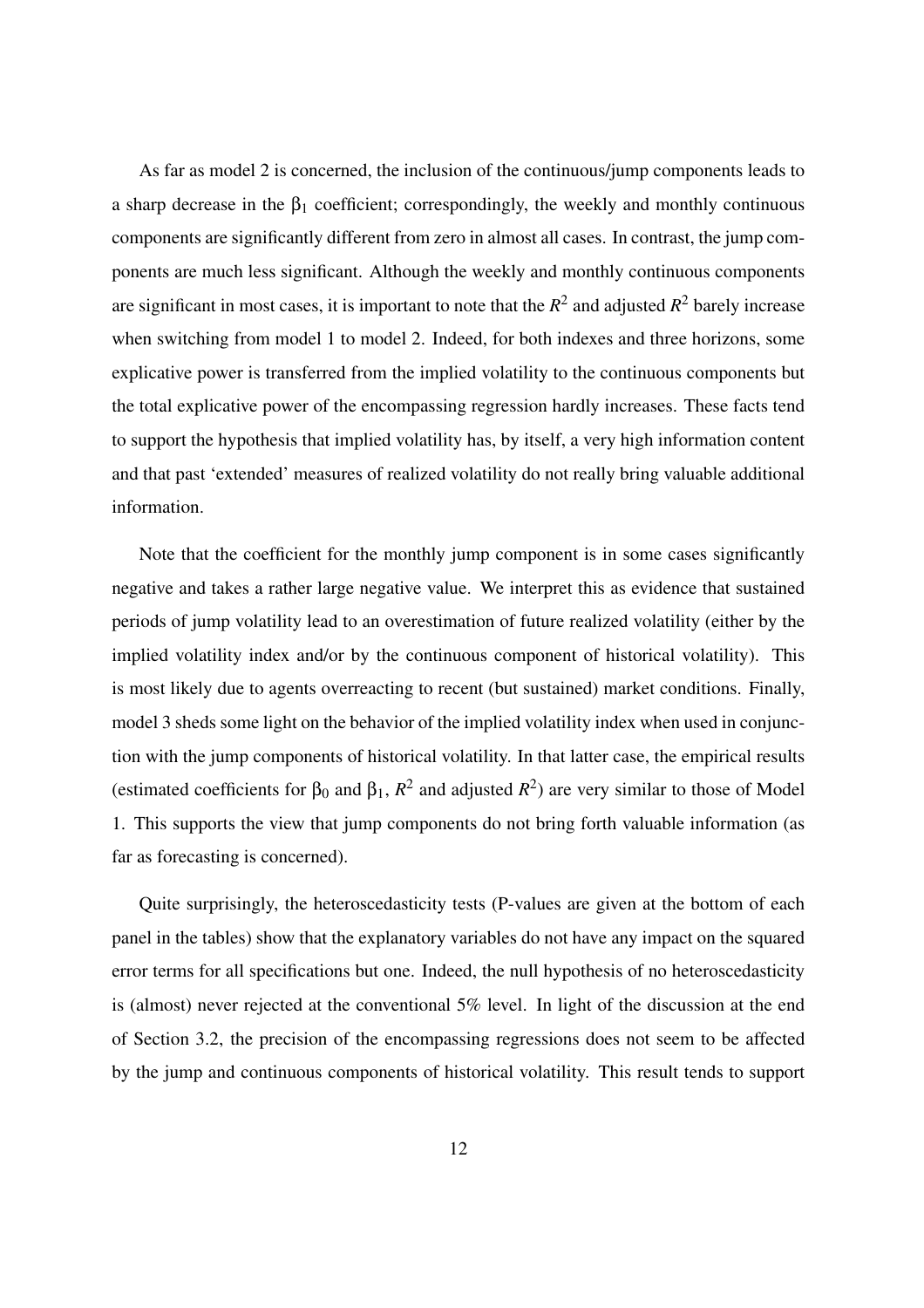the conclusions of Corrado and Miller (2005), who show that the errors-in-variables problem hardly affects the encompassing regressions (although they do conclude that forecast errors occurred much more frequently before 1994).

Additional estimation results To assess the robustness of our results, we implemented a series of changes regarding the definition of our variables and specification of the regressions. First, we looked at the impact of the jump component selection parameter. If this threshold is decreased, fewer intraday movements are classified as jumps. Second, we estimated models 1, 2 and 3 using a slightly different HAR specification. Indeed, in the current HAR specification of Corsi (2003),  $RC_t^w$  includes  $1/5$  of  $RC_t^d$ ,  $RC_t^m$  includes  $1/22$  of  $RC_t^d$ ,... We introduced a modified HAR specification such that  $RC_t^w = (RC_{t-1}^1 + ... + RC_{t-4}^1)/4$ ,  $RC_t^m = (RC_{t-5}^1 + ... +$  $RC^1_{t-21})/17,...$  In this modified setting, variables  $RC^d_t$ ,  $RC^w_t$ ,  $RC^m_t$ ,  $RI^d_t$ ,  $RI^w_t$  and  $RI^m_t$  no longer share volatility information. Third, we implemented rolling regressions for all models (fixed 3-year window length). The new empirical results were in line with those documented above and allowed us to conclude similarly.

### 6. Conclusion

This paper looks at the information content of the jump and continuous components of historical volatility in encompassing regressions that feature implied volatility as a regressor (Christensen and Prabhala, 1998, framework). In contrast to previous empirical studies, we therefore assess whether the continuous/jump decomposition of historical volatility and its time structure impact the explanatory power and information content of implied volatility.

Our empirical results for the S&P100 and S&P500 indexes show that the highlighted weekly and monthly continuous components convey information beyond implied volatility. In a few cases, the jump components are also significant. However, the total explanatory power of the encompassing regressions barely changes when switching from the most simple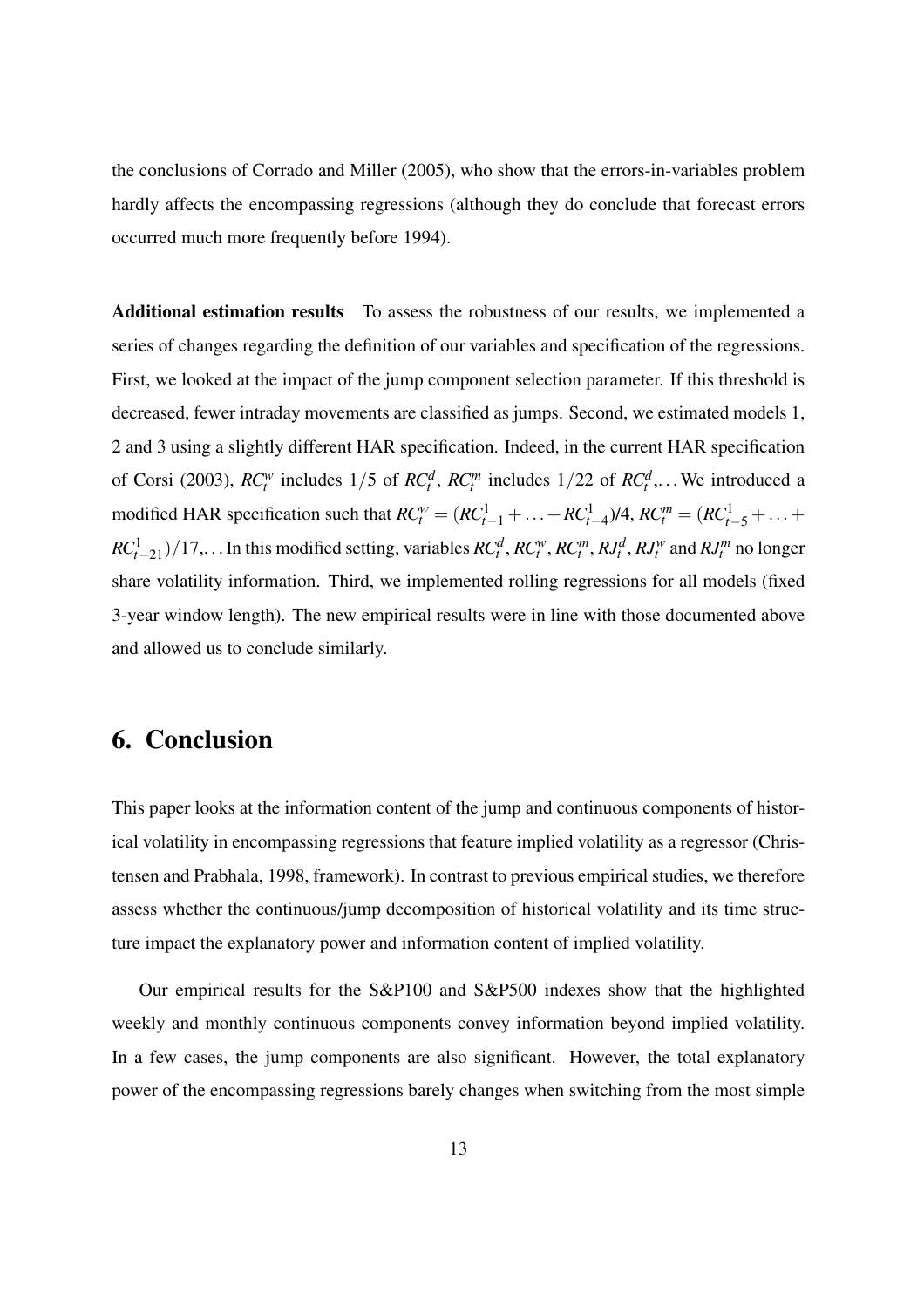model (only implied volatility is included) to the most sophisticated model (implied volatility and the full time structure decomposition of the continuous and jump components). This tends to support the fact that implied volatility does indeed subsume most relevant volatility information, even when 'extended' decomposition of the historical volatility are used. Finally, the precision of the regressions do not seem to be affected by either the continuous or jump components of volatility.

# References

- Andersen, T.G., and T. Bollerslev, 1998a, Answering the skeptics: yes, standard volatility models do provide accurate forecasts, *International Economic Review* 39, 885–905.
- Andersen, T.G., and T. Bollerslev, 1998b, DM-dollar volatility: intraday activity patterns, macroeconomic announcements, and longer-run dependencies, *Journal of Finance* 53, 219–265.
- Andersen, T.G., T. Bollerslev, and F.X. Diebold, 2003, Some Like it Smooth, and Some Like it Rough: Untangling Continuous and Jump Components in Measuring, Modeling, and Forecasting Asset Return Volatility, PIER Working Paper No. 03-025. http://ssrn.com/abstract=465282.
- Andersen, T.G., T. Bollerslev, F.X. Diebold, and H. Ebens, 2001, The distribution of stock return volatility, *Journal of Financial Economics* 61, 43–76.
- Andersen, T.G., T. Bollerslev, and N. Meddahi, 2002, Correcting the errors: a note on volatility forecast evaluation based on high-frequency data and realized volatilities, CIRANO Working Paper 2002s-91.
- Barndorff-Nielsen, O.E., and N. Shephard, 2002, Econometric Analysis of Realised Volatility and its use in Estimating Stochastic Volatility Models, *Journal of the Royal Statistical Society* 64, 253–280.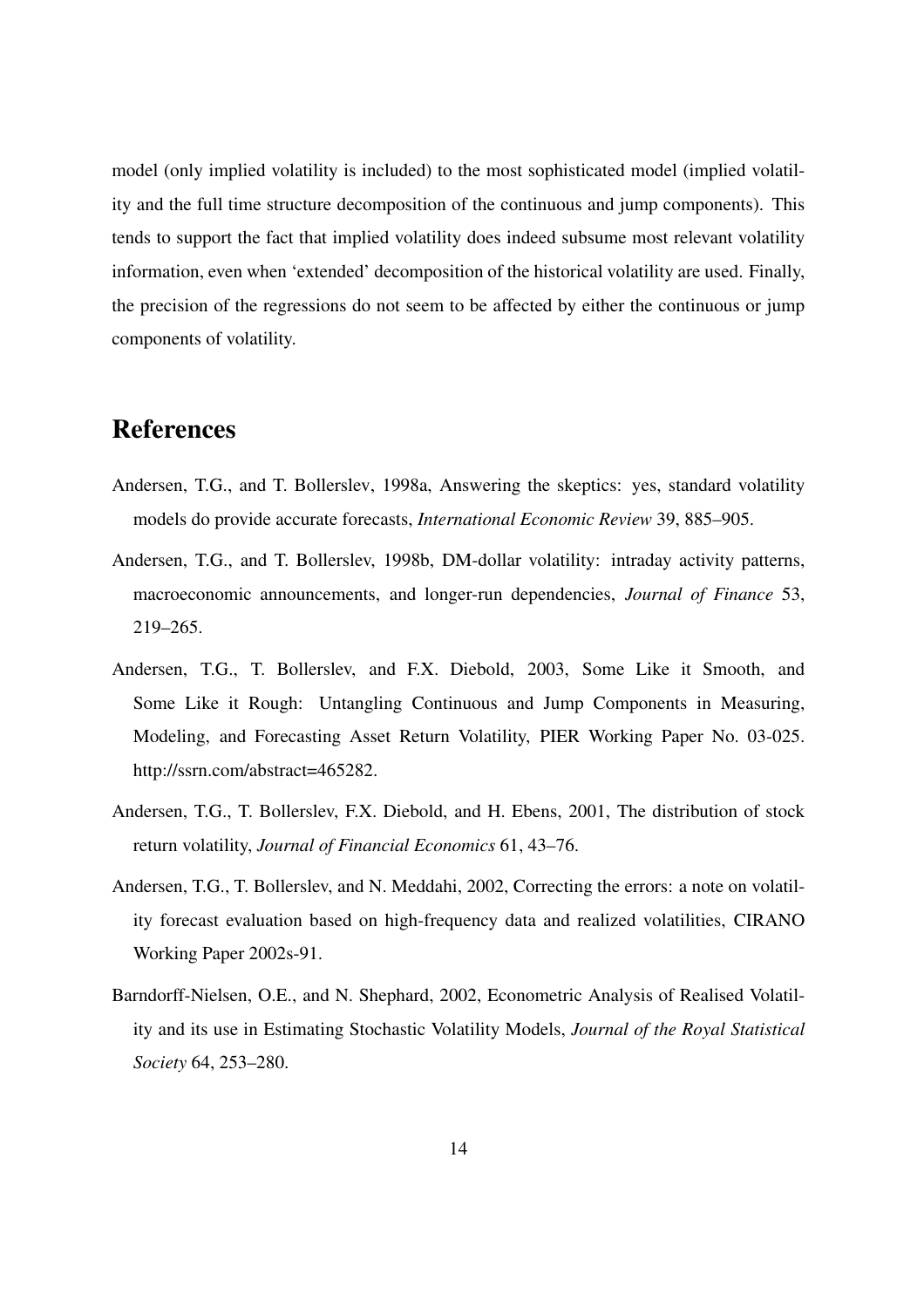- Barndorff-Nielsen, O.E., and N. Shephard, 2003, Realised Power Variation and Stochastic Volatility, *Bernoulli* 9, 243–265.
- Barndorff-Nielsen, O.E., and N. Shephard, 2004, Power and bipower variation with stochastic volatility and jumps (with discussion), *Journal of Financial Econometrics* 2, 1–48.
- Barndorff-Nielsen, O.E., and N. Shephard, 2005, Econometrics of testing for jumps in financial economics using bipower variation, forthcoming in *Journal of Financial Econometrics*.
- Blair, B.J., S. Poon, and S.J. Taylor, 2001, Forecasting S&P100 volatility: the incremental information content of implied volatilities and high-frequency index returns, *Journal of Econometrics* 105, 5–26.
- Christensen, B.J., and N.R. Prabhala, 1998, The relation between implied and realized volatility, *Journal of Financial Economics* 50, 125–150.
- Corrado, C.J., and T.W. Miller, 2005, The forecast quality of CBOE implied volatility indexes, *Journal of Futures Markets* 25, 339–373.
- Corsi, F., 2003, A Simple Long Memory Model of Realized Volatility, Manuscript, University of Southern Switzerland. http://ssrn.com/abstract=626064.
- Dacorogna, M.M., U.A. Muller, R.J. Nagler, R.B. Olsen, and O.V. Pictet, 1993, A Geographical Model for the Daily and Weekly Seasonal Volatility in the Foreign Exchange Market, *Journal of International Money and Finance* 12, 413–438.
- Day, T.E., and C.M. Lewis, 1992, Stock market volatility and the information content of stock index options, *Journal of Econometrics* 52, 267–287.
- Fleming, J., Ostdiek B., and R.E. Whaley, 1995, Predicting stock market volatility: a new measure, *Journal of Futures Markets* 15, 265–302.
- Giot, P., 2005a, Implied volatility indexes and daily Value-at-Risk models, *Journal of Derivatives* 12, 54–64.
- Giot, P., 2005b, Relationships between implied volatility indexes and stock index returns, *Journal of Portfolio Management* 31, 92–100.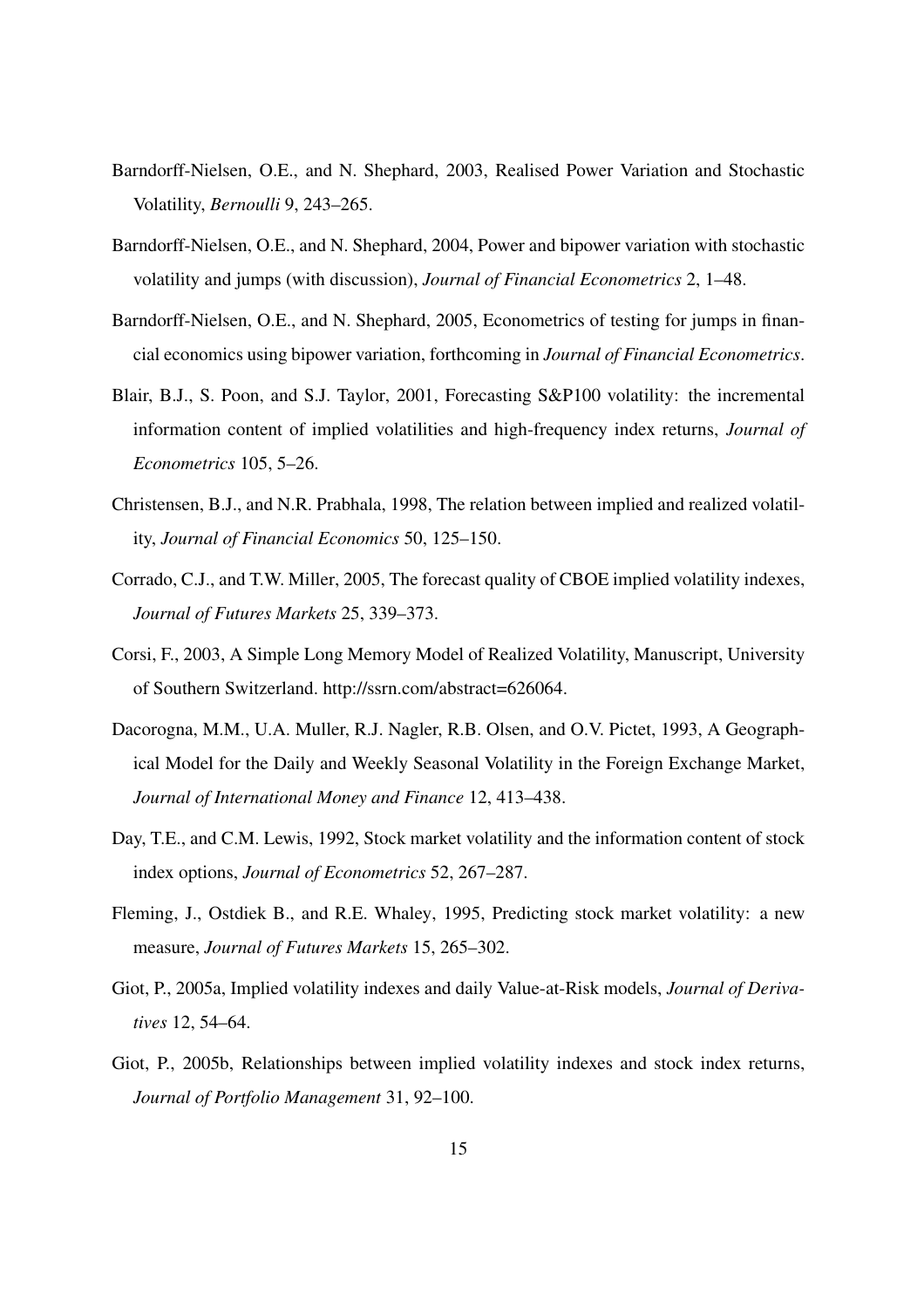- Giot, P., and S. Laurent, 2004, Modelling daily Value-at-Risk using realized volatility and ARCH type models, *Journal of Empirical Finance* 11, 379–398.
- Muller, U.A., M.M. Dacorogna, R.B. Olsen, O.V. Pictet, M. Schwarz, and C. Morgenegg, 1990, Statistical Study of Foreign Exchange Rates, Empirical Evidence of a Price Change Scaling Law, and Intraday Analysis, *Journal of Banking and Finance* 14, 1189–1208.
- Whaley, R.E., 1993, Derivatives on market volatility: hedging tools long overdue, *Journal of Derivatives* 1, 71–84.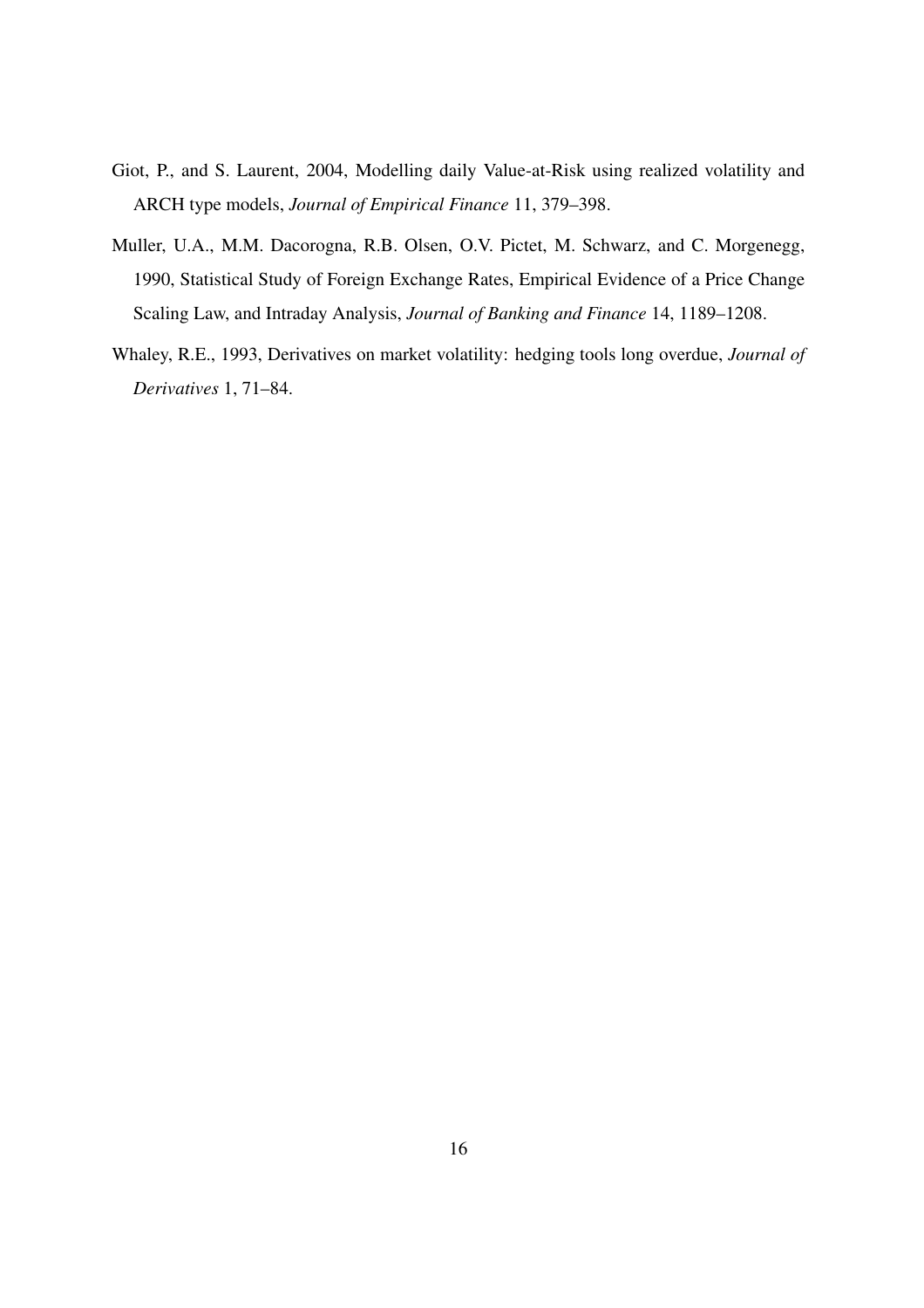| Encompassing regressions: models 1, 2 and 3: $h = 5$ days |               |                |                |               |                |                |  |
|-----------------------------------------------------------|---------------|----------------|----------------|---------------|----------------|----------------|--|
|                                                           | S&P100 index  |                |                | S&P500 index  |                |                |  |
|                                                           | M1            | M <sub>2</sub> | M <sub>3</sub> | M1            | M <sub>2</sub> | M <sub>3</sub> |  |
| $\beta_0$                                                 | $-0.47(0.07)$ | 0.43(0.15)     | $-0.46(0.07)$  | $-0.72(0.08)$ | 0.66(0.13)     | $-0.73(0.08)$  |  |
| $\beta_1$                                                 | 1.02(0.04)    | 0.59(0.07)     | 1.02(0.05)     | 1.13(0.06)    | 0.50(0.06)     | 1.15(0.06)     |  |
| $\delta_d$                                                |               | 0.06(0.04)     |                |               | 0.09(0.04)     |                |  |
| $\delta_w$                                                |               | 0.25(0.07)     |                |               | 0.25(0.07)     |                |  |
| $\delta_m$                                                |               | 0.10(0.08)     |                |               | 0.22(0.07)     |                |  |
| $\gamma_d$                                                |               | 0.20(0.09)     | 0.19(0.09)     |               | 0.09(0.09)     | 0.13(0.11)     |  |
| $\gamma_w$                                                |               | 0.05(0.16)     | 0.12(0.16)     |               | 0.11(0.15)     | 0.15(0.16)     |  |
| $\gamma_m$                                                |               | $-0.20(0.22)$  | $-0.16(0.25)$  |               | $-0.49(0.22)$  | $-0.36(0.26)$  |  |
| $R^2$                                                     | 0.67          | 0.70           | 0.67           | 0.64          | 0.70           | 0.65           |  |
| ABM $R^2$                                                 | 0.69          | 0.69           | 0.66           | 0.68          | 0.72           | 0.67           |  |
| <b>HET</b>                                                | 0.17          | 0.82           | 0.64           | 0.35          | 0.48           | 0.33           |  |

Table 1

Estimation results for models 1, 2 and 3 detailed in the text. The specification for model 1 (M1) is  $lRV_k^h = \beta_0 +$  $\beta_1 IIMP_k^h + \varepsilon_k$ , for model 2 (M2):  $IRV_k^h = \beta_0 + \beta_1 IIMP_k^h + \delta_d IRC_k^d + \delta_w IRC_k^w + \delta_m IRC_k^m + \gamma_d IRJ_k^d + \gamma_w IRJ_k^w +$  $\gamma_m I R J_k^m + \varepsilon_k$  and for model 3 (M3):  $I \dot{R} V_k^h = \beta_0 + \beta_1 I I M P_k^h + \gamma_d I R \dot{J}_k^d + \gamma_w I R \dot{J}_k^w + \gamma_m I R J_k^m + \varepsilon_k$ . The ABM  $\dot{R}^2$  is the adjusted  $R^2$  measure as suggested by Andersen, Bollerslev, and Meddahi (2002). The HET line gives the P-values for the F-test of no heteroscedasticity. Newey-West standard errors are given in parenthesis. The time period is 1/2/1990 - 3/5/2003 for both indexes.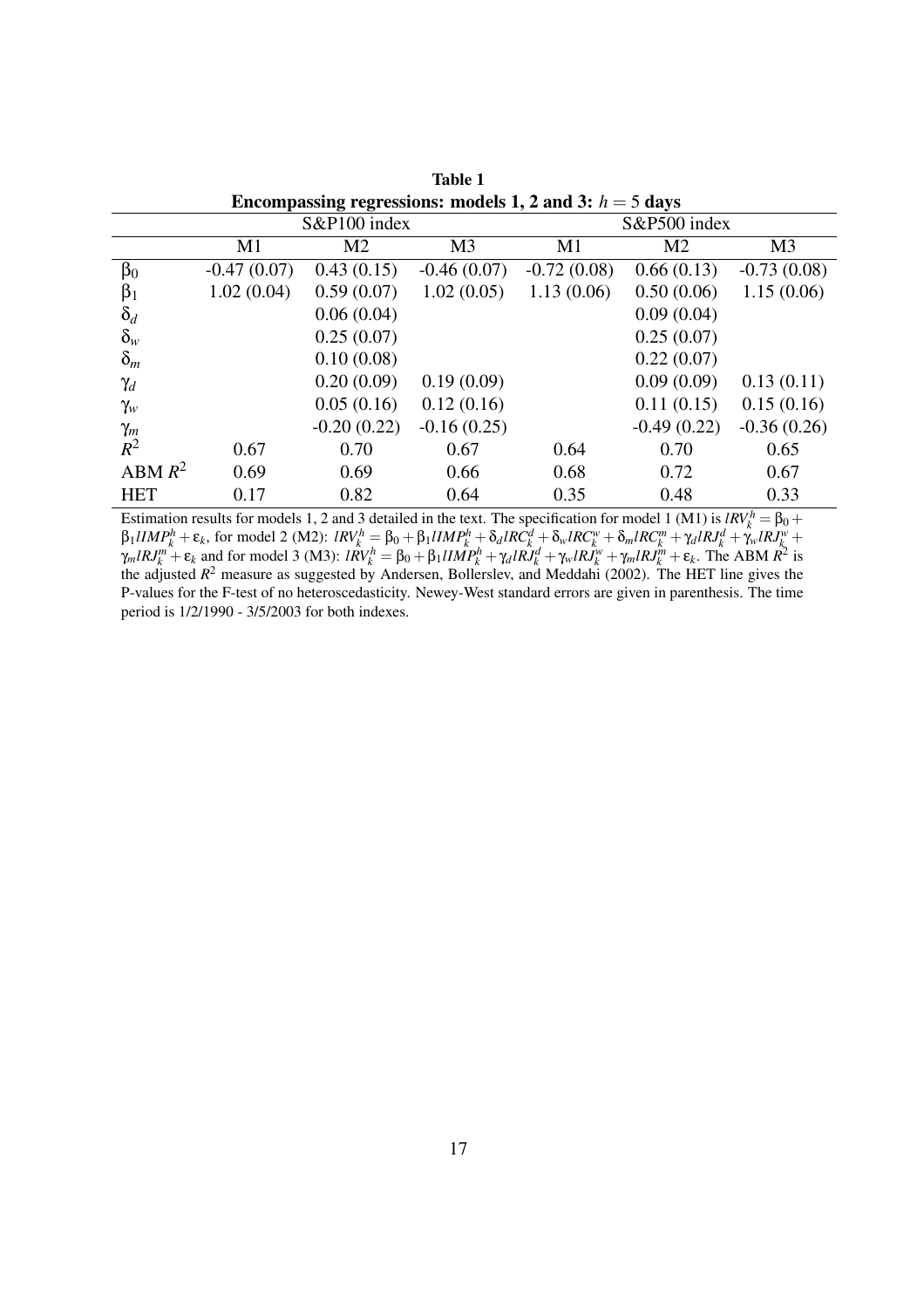| Encompassing regressions: models 1, 2 and 3: $h = 10$ days |               |                |                |               |                |                |  |
|------------------------------------------------------------|---------------|----------------|----------------|---------------|----------------|----------------|--|
|                                                            | S&P100 index  |                |                | S&P500 index  |                |                |  |
|                                                            | M1            | M <sub>2</sub> | M <sub>3</sub> | M1            | M <sub>2</sub> | M <sub>3</sub> |  |
| $\beta_0$                                                  | $-0.33(0.08)$ | 0.83(0.20)     | $-0.32(0.10)$  | $-0.62(0.12)$ | 1.20(0.18)     | $-0.63(0.13)$  |  |
| $\beta_1$                                                  | 0.98(0.04)    | 0.56(0.07)     | 0.97(0.06)     | 1.06(0.06)    | 0.43(0.07)     | 1.07(0.07)     |  |
| $\delta_d$                                                 |               | 0.06(0.05)     |                |               | 0.05(0.05)     |                |  |
| $\delta_w$                                                 |               | 0.18(0.08)     |                |               | 0.23(0.09)     |                |  |
| $\delta_m$                                                 |               | 0.17(0.09)     |                |               | 0.29(0.07)     |                |  |
| $\gamma_d$                                                 |               | 0.10(0.11)     | 0.07(0.12)     |               | 0.15(0.11)     | 0.15(0.13)     |  |
| $\gamma_w$                                                 |               | 0.19(0.22)     | 0.29(0.21)     |               | 0.09(0.24)     | 0.16(0.23)     |  |
| $\gamma_m$                                                 |               | $-0.28(0.24)$  | $-0.21(0.24)$  |               | $-0.42(0.21)$  | $-0.27(0.26)$  |  |
| $R^2$                                                      | 0.69          | 0.72           | 0.69           | 0.65          | 0.71           | 0.66           |  |
| ABM $R^2$                                                  | 0.69          | 0.72           | 0.70           | 0.66          | 0.71           | 0.66           |  |
| <b>HET</b>                                                 | 0.16          | 0.98           | 0.73           | 0.49          | 0.95           | 0.81           |  |

Table 2

Estimation results for models 1, 2 and 3 detailed in the text. The specification for model 1 (M1) is  $lRV_k^h = \beta_0 +$  $\beta_1 IIMP_k^h + \varepsilon_k$ , for model 2 (M2):  $IRV_k^h = \beta_0 + \beta_1 IIMP_k^h + \delta_d IRC_k^d + \delta_w IRC_k^w + \delta_m IRC_k^m + \gamma_d IRJ_k^d + \gamma_w IRJ_k^w +$  $\gamma_m I R J_k^m + \varepsilon_k$  and for model 3 (M3):  $I \dot{R} V_k^h = \beta_0 + \beta_1 I I M P_k^h + \gamma_d I R \dot{J}_k^d + \gamma_w I R \dot{J}_k^w + \gamma_m I R J_k^m + \varepsilon_k$ . The ABM  $\dot{R}^2$  is the adjusted  $R^2$  measure as suggested by Andersen, Bollerslev, and Meddahi (2002). The HET line gives the P-values for the F-test of no heteroscedasticity. Newey-West standard errors are given in parenthesis. The time period is 1/2/1990 - 3/5/2003 for both indexes.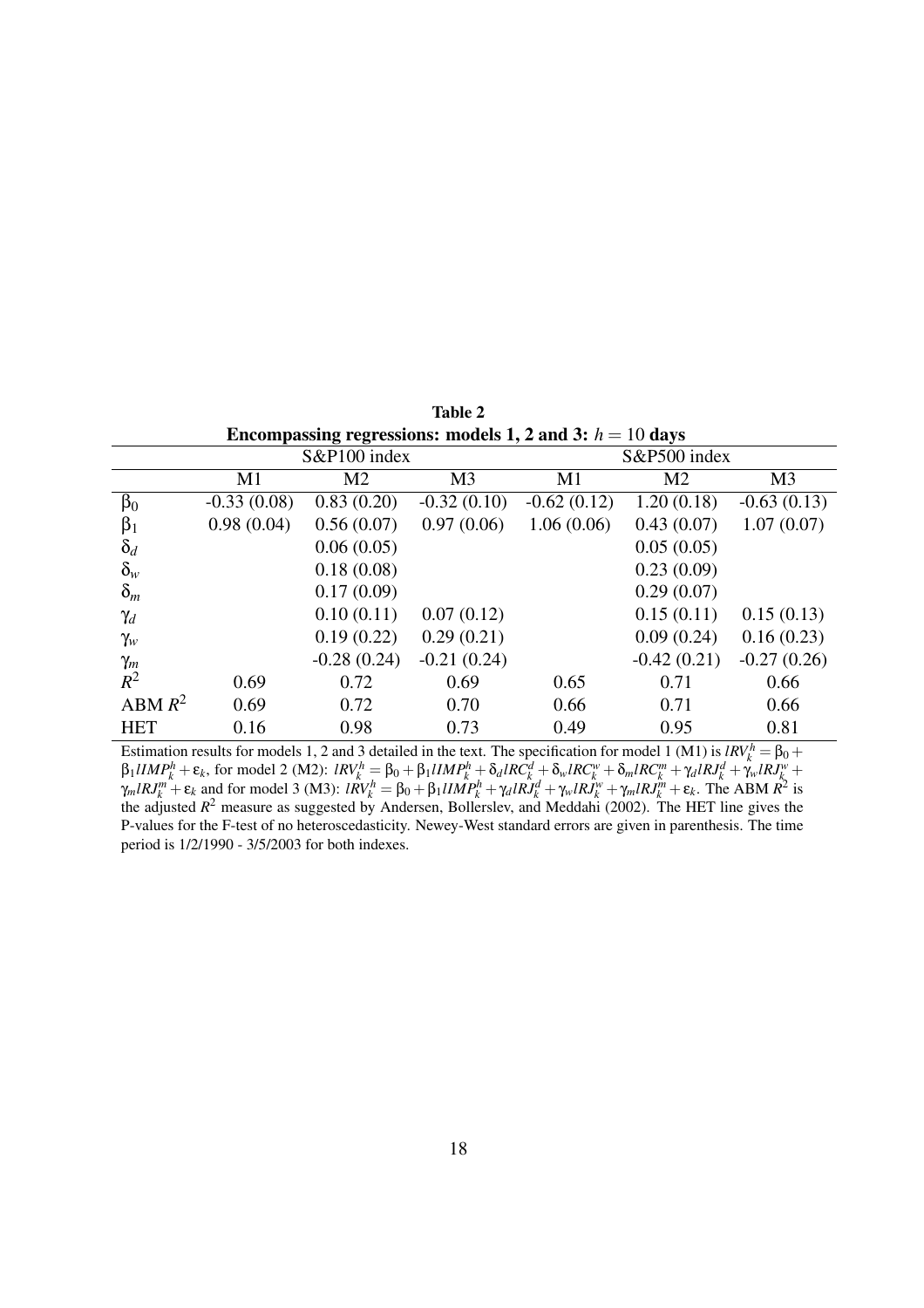| Encompassing regressions: models 1, 2 and 3: $h = 22$ days |               |                |                |               |                |                |  |
|------------------------------------------------------------|---------------|----------------|----------------|---------------|----------------|----------------|--|
|                                                            | S&P100 index  |                |                | S&P500 index  |                |                |  |
|                                                            | M1            | M <sub>2</sub> | M <sub>3</sub> | M1            | M <sub>2</sub> | M <sub>3</sub> |  |
| $\beta_0$                                                  | $-0.25(0.12)$ | 1.10(0.61)     | $-0.23(0.13)$  | $-0.58(0.18)$ | 1.51(0.48)     | $-0.66(0.18)$  |  |
| $\beta_1$                                                  | 0.96(0.04)    | 0.60(0.17)     | 0.97(0.05)     | 1.05(0.06)    | 0.49(0.13)     | 1.09(0.07)     |  |
| $\delta_d$                                                 |               | 0(0.05)        |                |               | 0.10(0.04)     |                |  |
| $\delta_w$                                                 |               | 0.16(0.10)     |                |               | 0.12(0.10)     |                |  |
| $\delta_m$                                                 |               | 0.19(0.12)     |                |               | 0.29(0.11)     |                |  |
| $\gamma_d$                                                 |               | 0.03(0.16)     | 0.02(0.18)     |               | 0.11(0.15)     | 0.01(0.17)     |  |
| $\gamma_w$                                                 |               | 0.15(0.37)     | 0.13(0.38)     |               | $-0.24(0.33)$  | $-0.11(0.34)$  |  |
|                                                            |               | $-0.37(0.25)$  | $-0.22(0.21)$  |               | $-0.35(0.21)$  | $-0.31(0.24)$  |  |
| $\frac{\gamma_m}{R^2}$                                     | 0.69          | 0.72           | 0.69           | 0.67          | 0.72           | 0.67           |  |
| ABM $R^2$                                                  | 0.70          | 0.72           | 0.70           | 0.67          | 0.72           | 0.67           |  |
| <b>HET</b>                                                 | 0.01          | 0.49           | 0.07           | 0.10          | 0.86           | 0.46           |  |

Table 3

Estimation results for models 1, 2 and 3 detailed in the text. The specification for model 1 (M1) is  $lRV_k^h = \beta_0 +$  $\beta_1 IIMP_k^h + \varepsilon_k$ , for model 2 (M2):  $IRV_k^h = \beta_0 + \beta_1 IIMP_k^h + \delta_d IRC_k^d + \delta_w IRC_k^w + \delta_m IRC_k^m + \gamma_d IRJ_k^d + \gamma_w IRJ_k^w +$  $\gamma_m I R J_k^m + \varepsilon_k$  and for model 3 (M3):  $I \dot{R} V_k^h = \beta_0 + \beta_1 I I M P_k^h + \gamma_d I R \dot{J}_k^d + \gamma_w I R \dot{J}_k^w + \gamma_m I R J_k^m + \varepsilon_k$ . The ABM  $\dot{R}^2$  is the adjusted  $R^2$  measure as suggested by Andersen, Bollerslev, and Meddahi (2002). The HET line gives the P-values for the F-test of no heteroscedasticity. Newey-West standard errors are given in parenthesis. The time period is 1/2/1990 - 3/5/2003 for both indexes.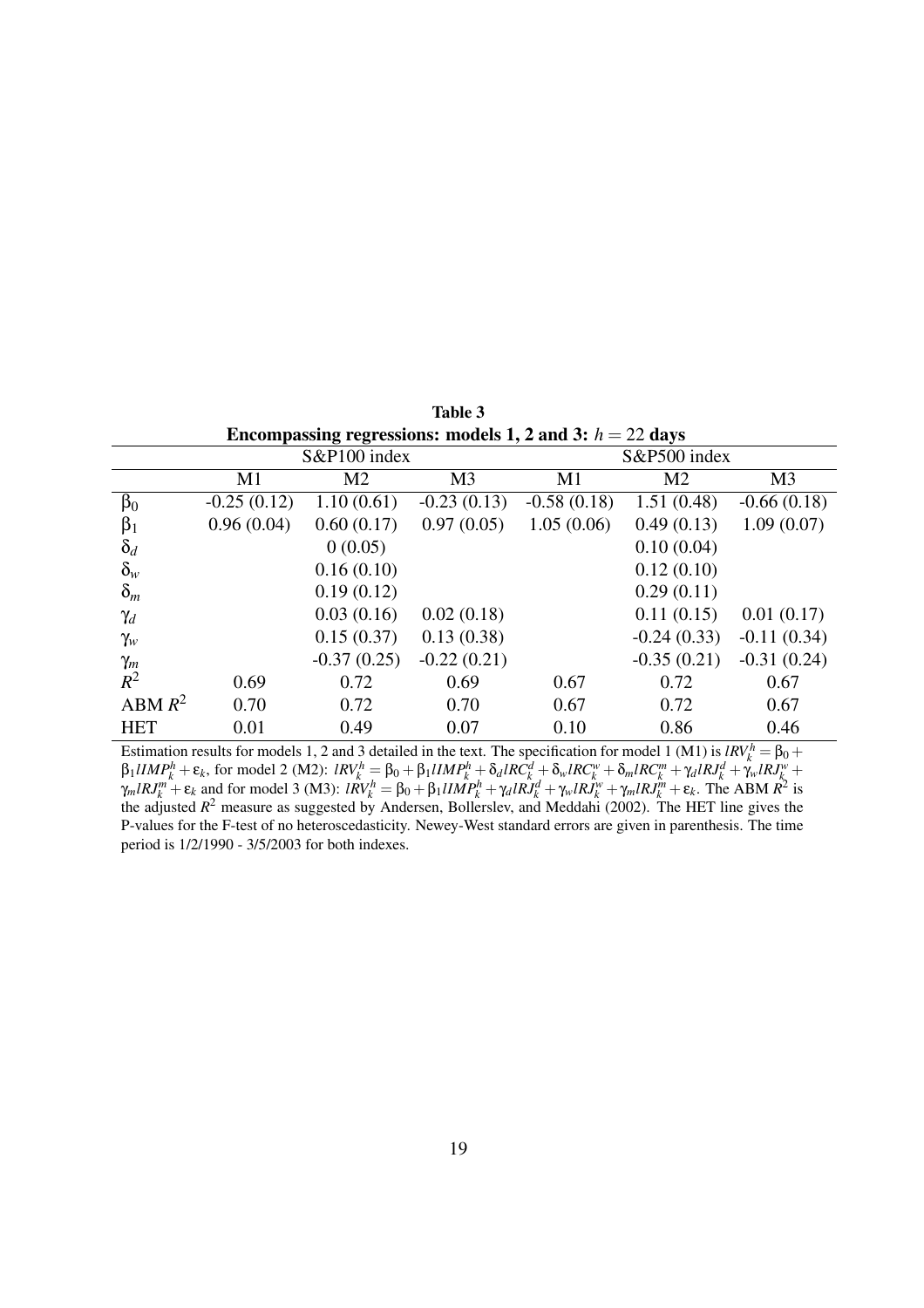

Figure 1. S&P100 index: implied volatility forecast at the 10-day horizon and subsequent 10-day realized volatility (RV h). The time period is 1/2/1990 - 3/5/2003 (non-overlapping data).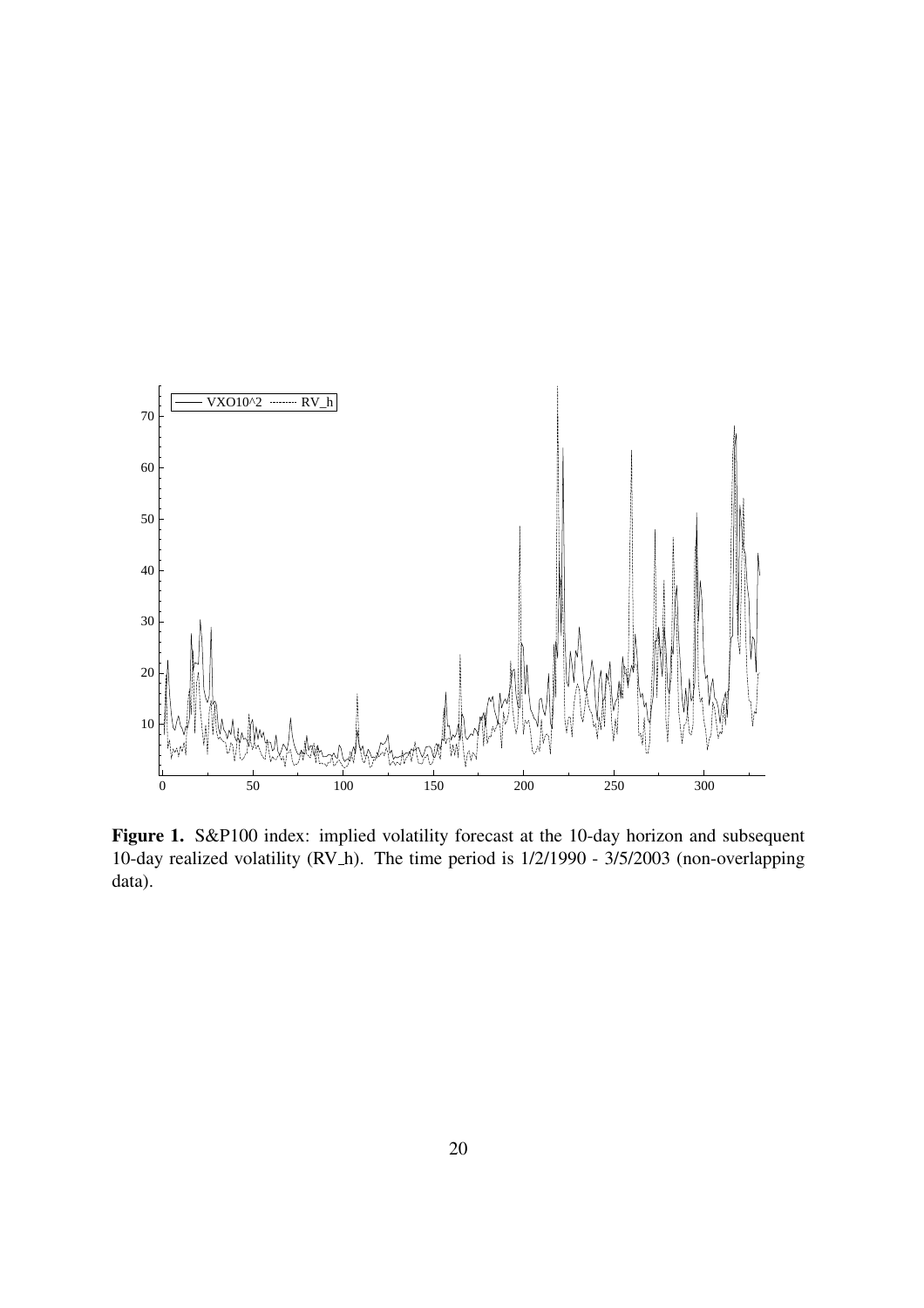

Figure 2. S&P100 index: implied volatility forecast at the 22-day horizon and subsequent 22-day realized volatility (RV h). The time period is 1/2/1990 - 3/5/2003 (non-overlapping data).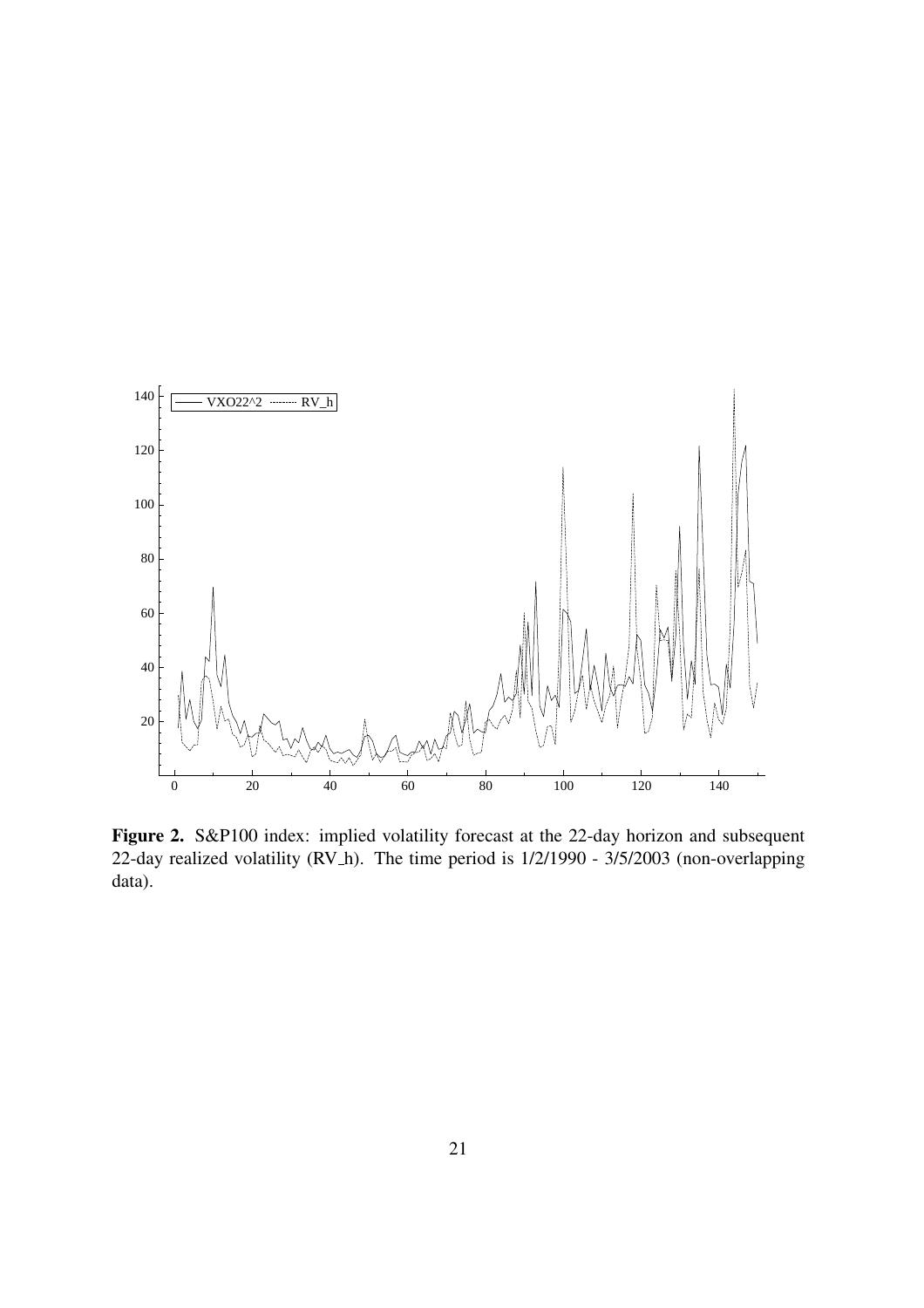

Figure 3. S&P500 index: implied volatility forecast at the 10-day horizon and subsequent 10-day realized volatility (RV h). The time period is 1/2/1990 - 3/5/2003 (non-overlapping data).